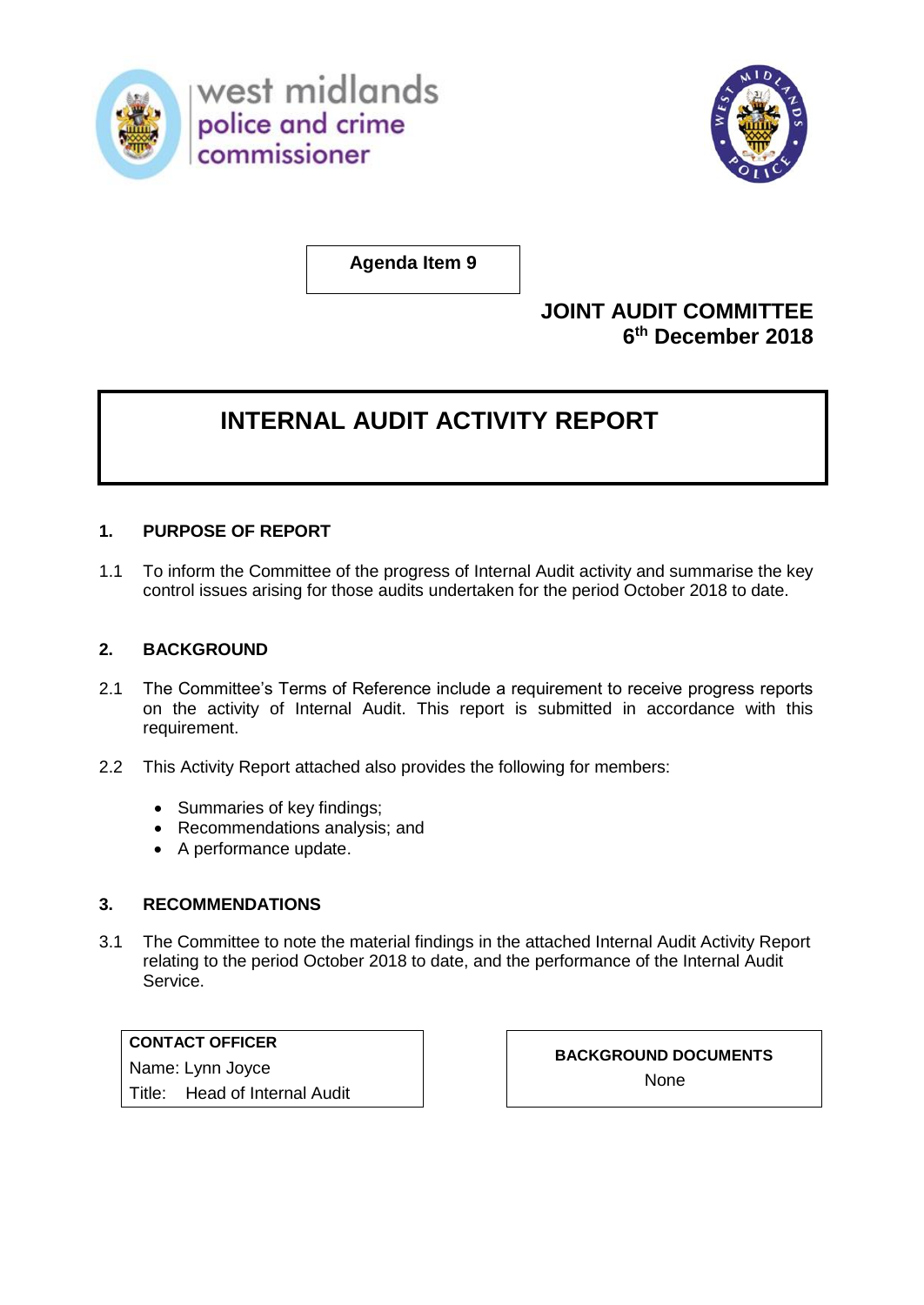



**6 th December 2018**

## **INTERNAL AUDIT ACTIVITY REPORT**

Head of Internal Audit– Lynn Joyce

e-mail: lynn.joyce@west-midlands.pnn.police.uk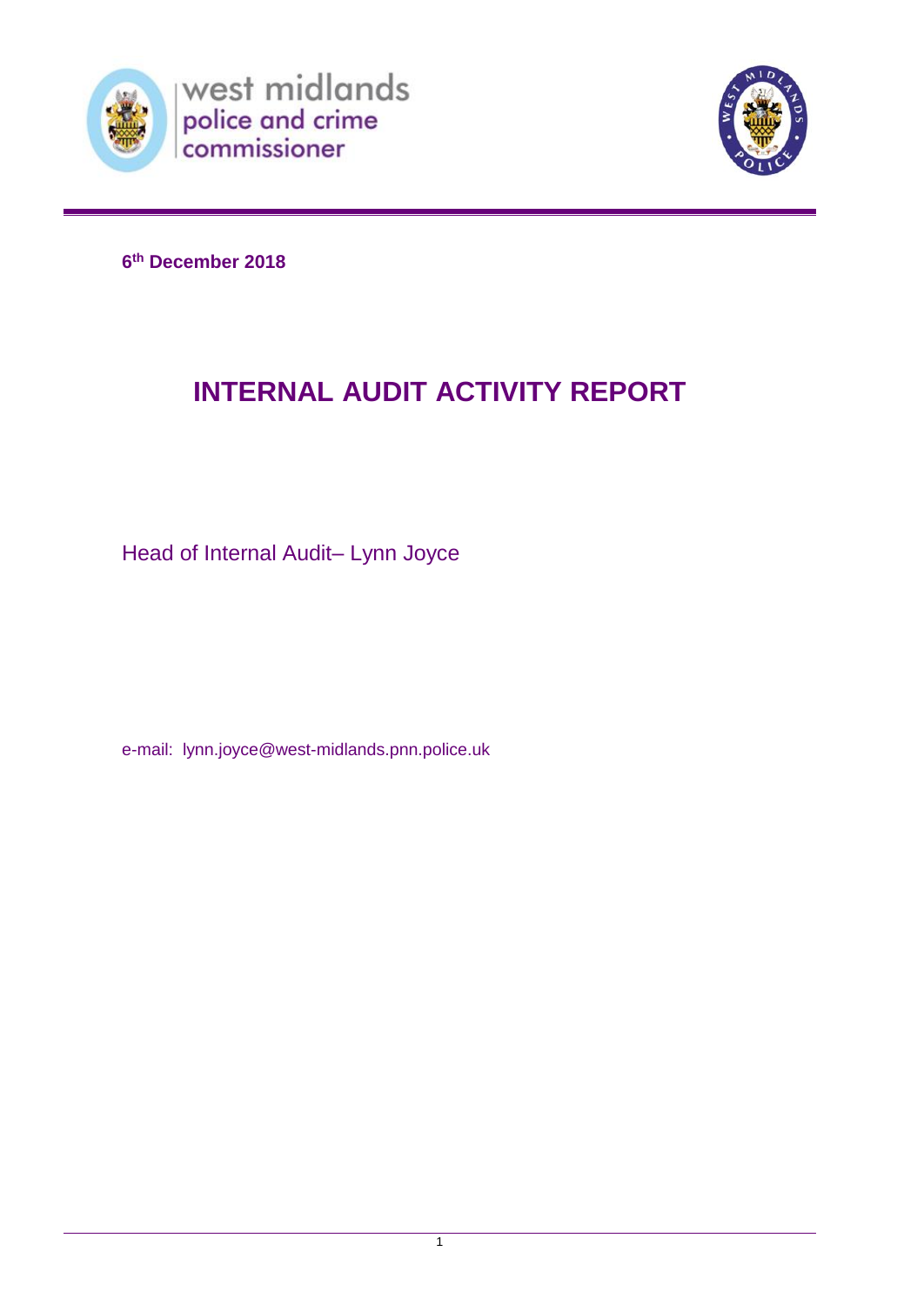





## **Introduction**

- 1. The role of the Internal Audit Team is to provide members and managers with independent assurance on the effectiveness of controls that are in place to ensure that the Police and Crime Commissioner and Chief Constable's objectives are achieved. The work of the Team should be directed to those areas and risk which will most impact upon the Police and Crime Commissioner and Chief Constable's ability to achieve these objectives.
- 2. Upon completion of an audit, an assurance opinion is given on the soundness of the controls in place. The results of the entire audit programme of work culminate in an annual audit opinion given by the Head of Internal Audit based on the effectiveness of the framework of risk management, control and governance designed to support the achievement of organisation objectives.
- 3. This Activity report provides members of the Joint Audit Committee with a summary of the Internal Audit work undertaken, together with a summary of audit opinions, during the period October 2018 to date.
- 4. The audit report also summarises the key findings from those reviews where an audit opinion of "Minimal" or "Limited" Assurance has been assigned. Explanations of the levels of assurance are given in *Appendix 1*.

## **Progress Summary**

5. An audit opinion is provided as part of each Internal Audit report. It is derived from the work undertaken during the audit and is intended to provide assurance about the internal controls in place in that system or particular Force/OPCC activity. Table 1 details those audits that have been finalised since the previous report to the Committee in September 2018.

| <b>No</b> | <b>Audit Review</b>                  | <b>Assurance Opinion</b> |
|-----------|--------------------------------------|--------------------------|
|           | Digital Experience for Citizens      | Reasonable               |
| 2         | <b>GDPR Readiness Review (PCC)</b>   | Limited                  |
| વ         | <b>Disclosure</b>                    | Reasonable               |
| 4         | Independent Custody Visiting Scheme  | Reasonable               |
| 5         | Application & Usage of THRIVE+       | Limited                  |
| 6         | <b>GDPR Readiness Review (Force)</b> | Reasonable               |

6. Summaries of key findings from those reviews where an audit opinion of "Minimal" or "Limited" has been assigned are provided in *Appendix 2*. Also provided at *Appendix 3* is a summary of progress against planned activity, which details the status of each reviews to be completed during 2018/19. This will be considered when forming the annual audit opinion.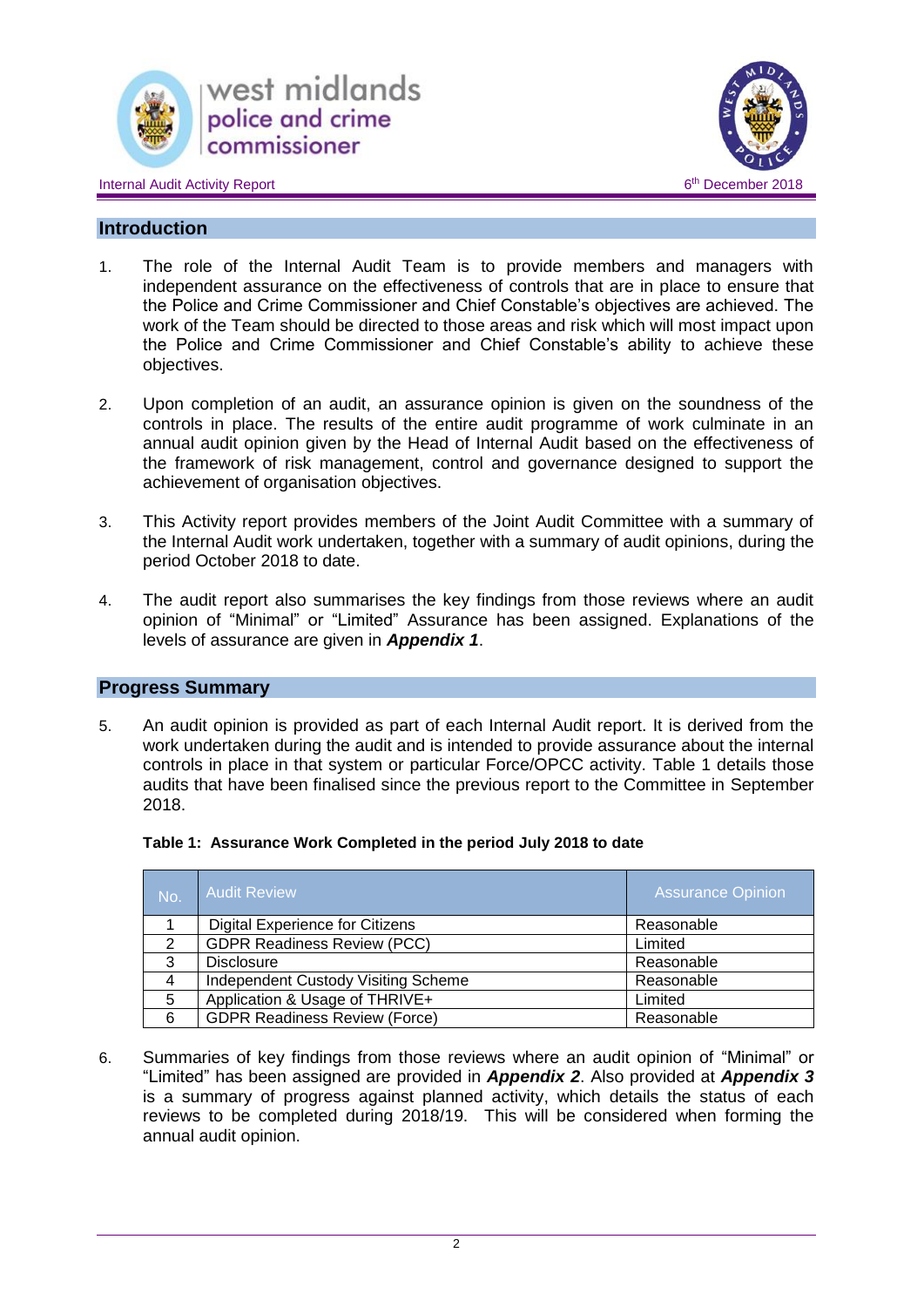



#### Internal Audit Activity Report 6

- 7. In addition to the six audits finalised during the period, the following audits are nearing completion with draft reports issued and management comments awaited:
	- Treasury Management
	- Access and Usage of Intelligence Systems
	- Protected Persons Covert Fund
	- Sex Offender Management
	- Onboarding

### **Recommendations Analysis**

- 8. Internal Audit follow-up recommendations to ensure they have been implemented. All recommendations are followed up six months following the date the final audit report is issued to establish progress in implementing the recommendations. Any that remain outstanding following the six month follow-up review continue to be followed-up every three months until confirmation is received of implementation.
- 9. A number of follow-up reviews have commenced during 2018/19. 34 have been concluded to date, which are summarised in Table 2 below.

|                | <b>Follow-Up Audit</b>                                       | <b>Total</b>   | <b>Implemented</b>      | Redundant/      | <b>Partially</b>   | <b>Not</b>         |
|----------------|--------------------------------------------------------------|----------------|-------------------------|-----------------|--------------------|--------------------|
|                |                                                              | <b>Recs</b>    |                         | <b>Risk</b>     | <b>Implemented</b> | <b>Implemented</b> |
|                |                                                              |                |                         | <b>Accepted</b> |                    |                    |
| 1              | General stores (x2)                                          | 5              | 4                       | 1               |                    |                    |
| $\overline{2}$ | Force Risk Management<br>Arrangements (x2)                   | 4              | $\overline{3}$          |                 |                    | 1                  |
| 3              | Social Media Risk Management                                 | 8              | 8                       |                 |                    |                    |
| $\overline{4}$ | <b>Building Maintenance</b>                                  | 4              | 4                       |                 |                    |                    |
| 5              | Corporate HR (x2)                                            | $\overline{2}$ | 1                       | 1               |                    |                    |
| $\overline{6}$ | WMP2020 Project reviews (x2)                                 | $\overline{7}$ | 5                       |                 |                    | $\overline{2}$     |
| $\overline{7}$ | Active Citizens (x2)                                         | 3              | 3                       |                 |                    |                    |
| 8              | New financial systems- Data<br>Migration, UAT and interfaces | $\overline{2}$ | $\overline{2}$          |                 |                    |                    |
| 9              | WMP2020 IIP Performance                                      | $\overline{2}$ | 1                       | 1               |                    |                    |
|                | Management                                                   |                |                         |                 |                    |                    |
| 10             | Fleet Management                                             | 2              | $\overline{2}$          |                 |                    |                    |
| 11             | Interpreters                                                 | $\overline{7}$ | $\overline{7}$          |                 |                    |                    |
| 12             | Cash Office                                                  | 4              | 4                       |                 |                    |                    |
| 13             | BACSTEL (x2)                                                 | 5              | 5                       |                 |                    |                    |
| 14             | Cybercrime (x2)                                              | 4              | 4                       |                 |                    |                    |
| 15             | Inventory Asset registers (x2)                               | 2              | 2                       |                 |                    |                    |
| 16             | <b>Seized Monies</b>                                         | $\overline{7}$ | $\overline{7}$          |                 |                    |                    |
| 17             | Health and Safety                                            | 5              | 3                       |                 |                    | $\overline{2}$     |
| 18             | <b>Special Constables</b>                                    | 6              | 3                       | $\overline{2}$  | 1                  |                    |
| 19             | Vetting                                                      | 9              | 6                       | 1               | $\overline{2}$     |                    |
| 20             | <b>Civil Contingencies</b>                                   | 3              | 1                       |                 | $\overline{2}$     |                    |
| 21             | <b>Contract Management</b>                                   | 9              | 1                       |                 | $\overline{7}$     | 1                  |
| 22             | Detained property                                            | 8              | 4                       |                 |                    | 4                  |
| 23             | Mobility                                                     | 2              | $\overline{2}$          |                 |                    |                    |
| 24             | Procurement                                                  | 5              | 3                       |                 | 2                  |                    |
| 25             | Payroll                                                      | 8              | 5                       |                 | 3                  |                    |
| 26             | <b>Police Probationer Training</b>                           | 1              |                         | 1               |                    |                    |
| 27             | <b>Fuel Cards</b>                                            | 4              | $\overline{\mathbf{4}}$ |                 |                    |                    |
| 28             | Section 22a Collaboration                                    | 4              | 3                       |                 | 1                  |                    |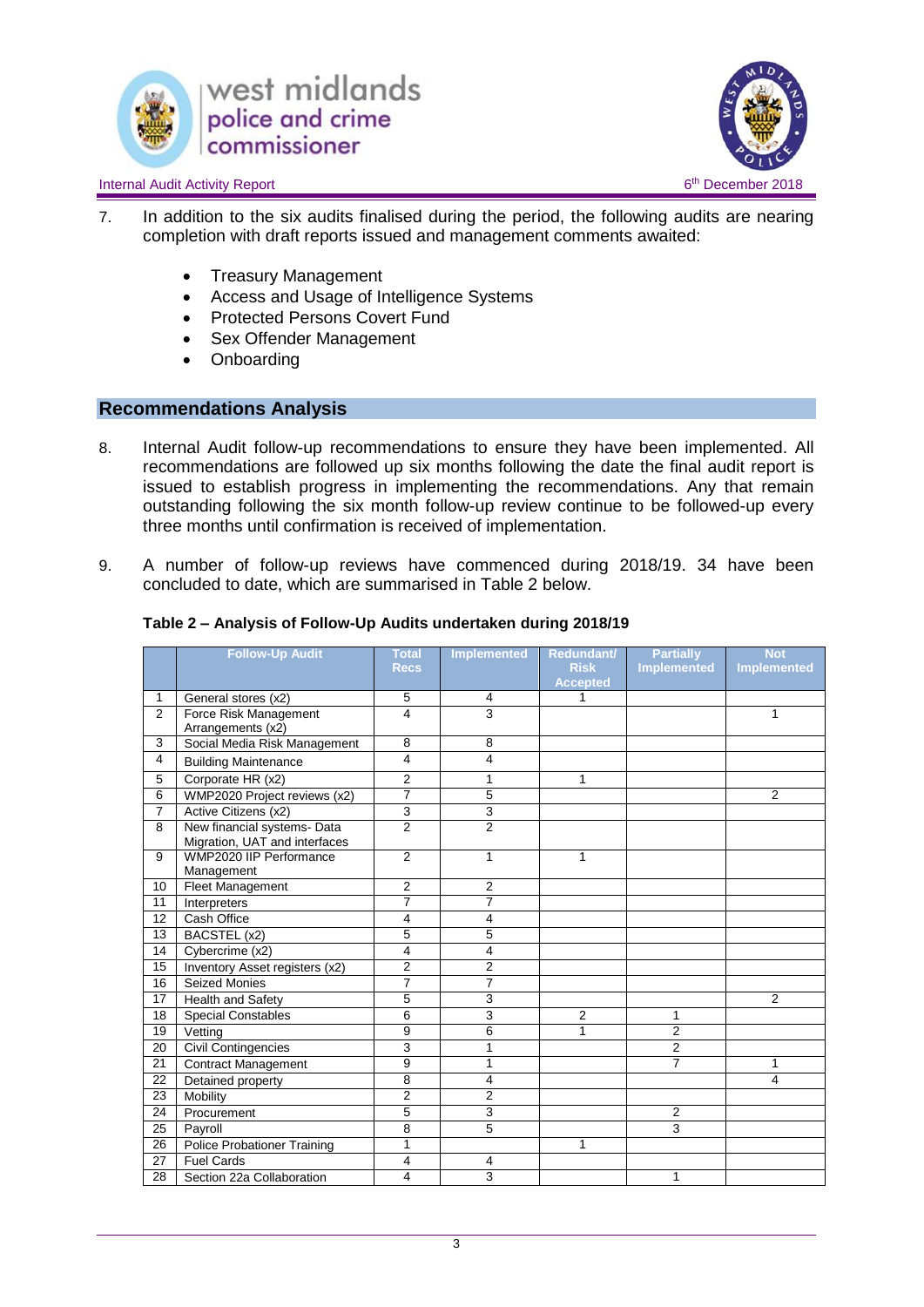



Internal Audit Activity Report 6

|    | <b>Follow-Up Audit</b>                         | <b>Total</b><br><b>Recs</b> | Implemented | <b>Redundant/</b><br><b>Risk</b><br><b>Accepted</b> | <b>Partially</b><br><b>Implemented</b> | <b>Not</b><br><b>Implemented</b> |
|----|------------------------------------------------|-----------------------------|-------------|-----------------------------------------------------|----------------------------------------|----------------------------------|
| 29 | <b>Central Secure Stores</b>                   | 5                           | 5           |                                                     |                                        |                                  |
| 30 | Information Management and<br>Ownership        | 2                           | 2           |                                                     |                                        |                                  |
| 31 | Information Sharing Agreements                 | 4                           | 3           |                                                     |                                        |                                  |
| 32 | ICT Business Continuity and<br>Recovery        | າ                           | 2           |                                                     |                                        |                                  |
| 33 | Overtime                                       | 6                           | 4           |                                                     |                                        |                                  |
| 34 | WMP2020 Body Worn Video<br>Benefit realisation | 4                           | 2           |                                                     |                                        | c                                |
|    | Total                                          | 155                         | 115         | 8                                                   | 20                                     | 12                               |

- 10. Table 2 identifies an 87% implementation rate (fully and partially) for those audits followed-up to date during 2018/19. The recommendations still outstanding will continue to be monitored in line with agreed processes.
- 11. A number of follow-up reviews are in progress, pending management feedback and supporting evidence confirming implementation of medium and high rated recommendations. These are detailed in *Appendix 4,* which also summarises the status of recommendations of those audits completed in 2017/18 and 2018/19 and any outstanding from previous years. Some recommendations are not yet due for follow-up, and an indication of the proposed follow-up dates is provided.
- 12. A summary of the recommendations agreed with management analysed over the last 3 years is provided in Table 3. The rating of audit recommendations changed with effect from 1st April 2017, removing the emphasis on materiality that previously existed. The current simplified ratings of High, Medium and Low, place greater emphasis around risk and organisational objectives.

|               | <b>Number</b><br>agreed |               | <b>Number agreed</b> |         |
|---------------|-------------------------|---------------|----------------------|---------|
| <b>Rating</b> | 2016/17                 | <b>Rating</b> | 2017/18              | 2018/19 |
| Major         | 0                       | High          |                      |         |
| Significant   | 58                      | Medium        | 84                   | 35      |
| Moderate      | 115                     | Low           | 52                   | 30      |
| Low           | 30                      |               |                      |         |
| <b>Total</b>  | 203                     | Total         | 143                  | 65      |

## **Table 3 – Breakdown of Recommendations 2016/17 to 2018/19**

## **On-Going Status of Major/Significant Recommendations**

13. The current position of the Significant, Medium and High recommendations made is summarised in Table 4 below.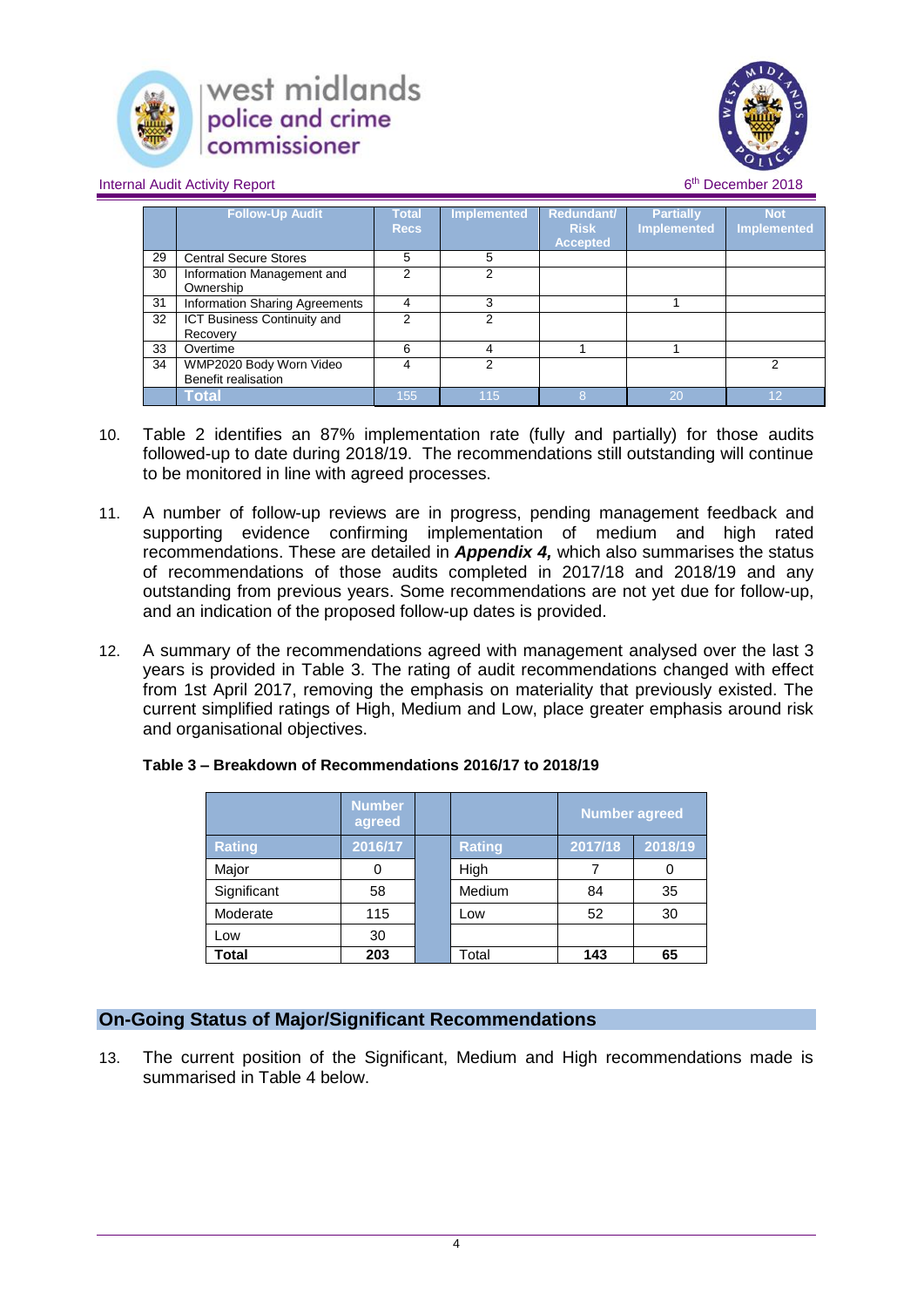



|                                                               | 2016/17 | 2017/18 | 2018/19 | <b>Total</b> |
|---------------------------------------------------------------|---------|---------|---------|--------------|
| <b>Total Number</b>                                           | 58      | 91      | 35      | 184          |
| Total not yet due to be Followed-<br>up/Follow-up in progress | 8       | 49      | 35      | 92           |
| Total Followed-up To Date                                     | 50      | 42      | 0       | 92           |
| Of Which:-                                                    |         |         |         |              |
| <b>Total Implemented</b>                                      | 41      | 27      | 0       | 68           |
| Total Redundant*                                              | 5       | 5       | 0       | 10           |
| Total Outstanding after follow-up<br>(App 5 refers)           | 4       | 10      |         | 14           |

### **Table 4 – Status of Significant/High/Medium Recommendations**

*\*Redundant are recommendations that are no longer relevant or recommendations have been superseded by a later audit*

14. Of the 92 significant recommendations followed-up to date, 68 (74%) have been implemented. A further 10 (11%) are considered redundant or superseded. Full details of the 14 recommendations that remain outstanding at the time of follow-up are detailed in *Appendix 5*.

### **Other Areas of Activity**

15. In addition to planned Internal Audit work that require assurance levels to be assessed, other planned work relates to those areas of work / activity that support and underpin the overall concept of internal control rather than individual control systems. These include proactive advice work. During the period covered by this activity report, the following advice work has been undertaken:

## **National Fraud Initiative (NFI)**

In October 2018, Internal Audit submitted data to the Cabinet Office for the 2018/19 NFI exercise. The release of any data matches requiring investigation are expected in January 2019. Some cases from the 2016/17 exercise have also been finalised during the period following responses from other organisations.

## **Duty Management System**

Audit attended a workshop aimed at understanding the differing access permissions and management information required from the new duty management system by various force departments. This allowed Audit to not only discuss our own requirements of the new system, but to also understand some of the proposals for how the new system will operate and some of the challenges for the delivery of the project given the diverse working arrangements of each part of the Force.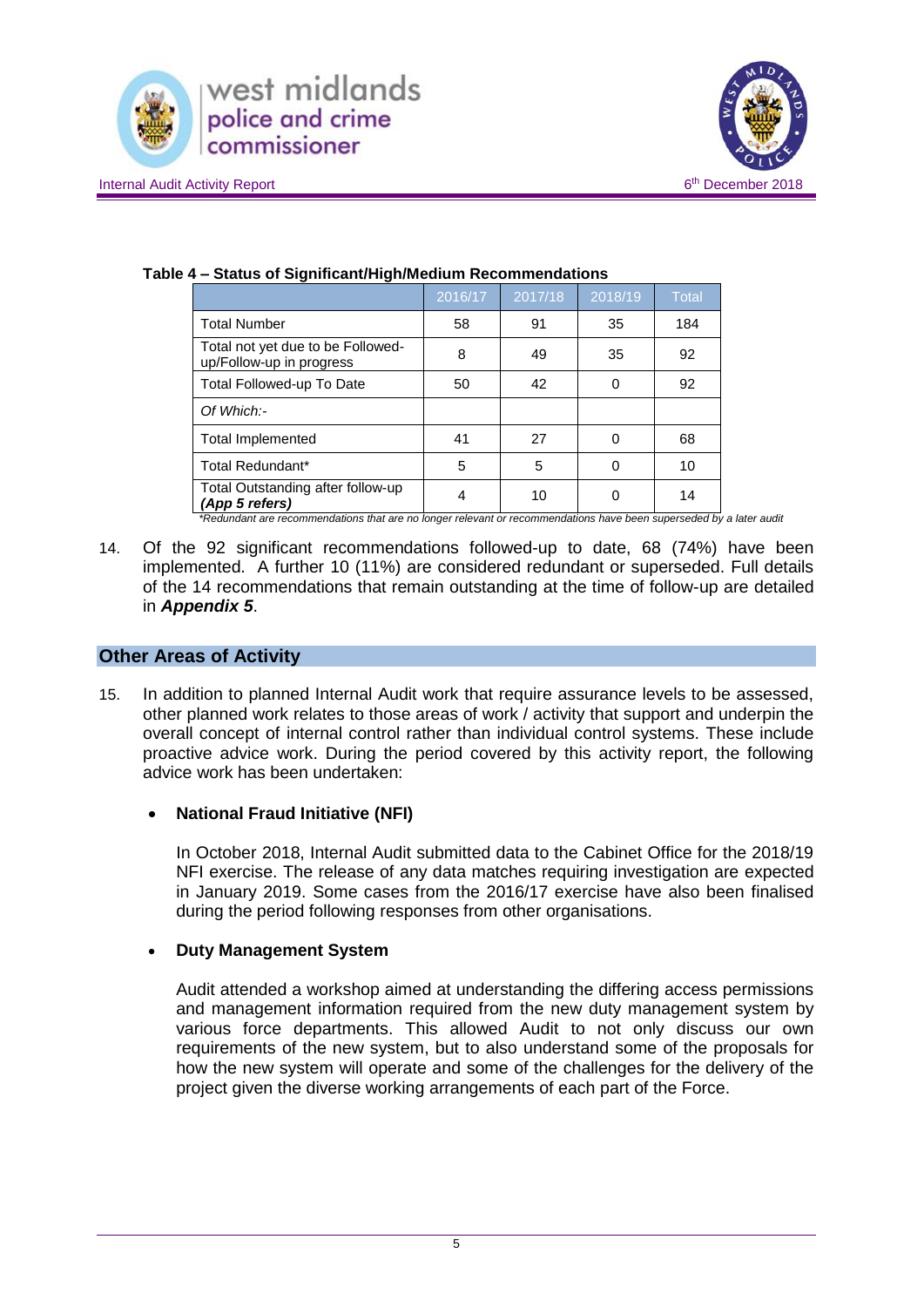





## **Performance**

16. The performance of the Internal Audit Team is measured against a set of Key Performance Indicators. The KPIs are set out in Table 5 along with actuals as at end October 2018. This highlights positive performance across the range of indicators. All of the indicators are on target to be achieved by year end.

### **Table 5 – KPI data 2018/19**

| <b>KPI Description</b>       | <b>Narrative</b>                                                                                  | <b>Annual</b><br><b>Target</b> | <b>Actual</b><br>2018/19 |
|------------------------------|---------------------------------------------------------------------------------------------------|--------------------------------|--------------------------|
| <b>Output Indicators:</b>    |                                                                                                   |                                |                          |
| <b>Audit Coverage</b>        | % of Audit Plan Delivered.                                                                        | 90%                            | 51%                      |
| <b>Report Production</b>     | Completion of Draft Audit Report within<br>10 working days.                                       | 95%                            | 100%                     |
| <b>Report Production</b>     | Completion of Final Report within 5<br>days of agreement of the draft.                            | 95%                            | 100%                     |
| <b>Audit Recommendations</b> | Recommendations accepted v made.                                                                  | 100%                           | 100%                     |
| <b>Quality Indicators:</b>   |                                                                                                   |                                |                          |
| <b>Client Satisfaction</b>   | % of Post Audit Questionnaires in<br>which management have responded as<br>"Very Good" or "Good". | 95%                            | 99%                      |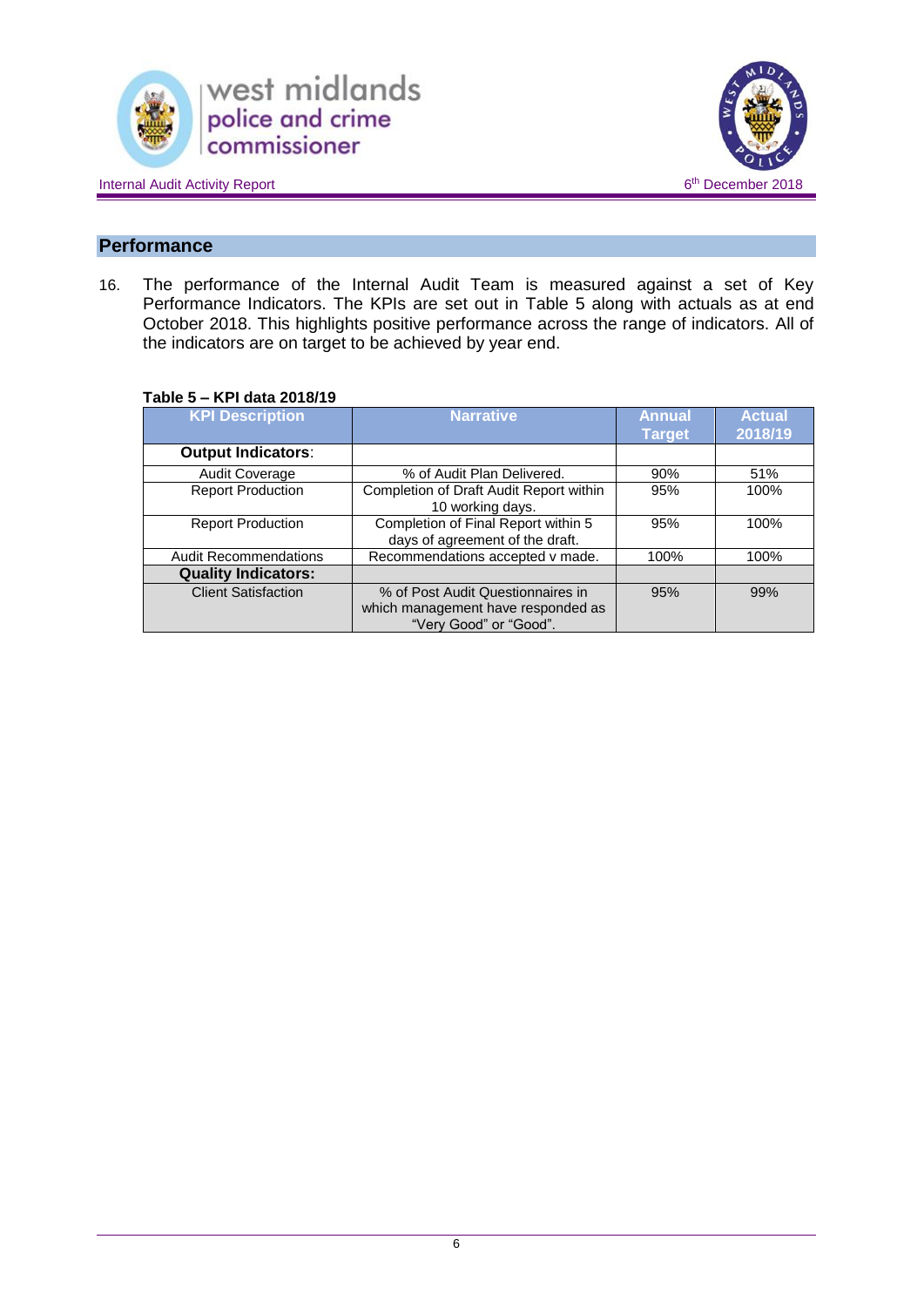



## **APPENDIX 1 - Audit Opinions**

| Rating      | <b>Definition</b>                                                                                                                                     |
|-------------|-------------------------------------------------------------------------------------------------------------------------------------------------------|
| Substantial | There is a sound framework of control in place and the controls are being<br>consistently applied to ensure risks are managed effectively.            |
|             | Some minor action may be required to improve controls.                                                                                                |
| Reasonable  | There is a good framework of control in place and the majority of controls are<br>being consistently applied to ensure risks are effectively managed. |
|             | Some action may be required to improve controls.                                                                                                      |
| Limited     | There is an adequate framework of control in place but the controls are not<br>being consistently applied to ensure the risks are managed effectively |
|             | Action is required to improve controls                                                                                                                |
| Minimal     | There is a weak framework of control in place and/or the controls are not being<br>consistently applied to ensure the risks are managed effectively.  |
|             | Urgent action is required to improve controls                                                                                                         |

## **Recommendation Ratings and Definitions**

| <b>Grade</b> | <b>Status</b> | <b>Definition</b>                                                                                                                                                                                                                |
|--------------|---------------|----------------------------------------------------------------------------------------------------------------------------------------------------------------------------------------------------------------------------------|
| in.<br>List  | <b>High</b>   | Action that is considered essential to ensure that the organisation is not<br>exposed to unacceptably high level of risk.<br>If not addressed there will be major adverse impact on achievement of<br>organisation's objectives. |
|              | <b>Medium</b> | Action that is considered necessary to avoid exposing the organisation to<br>significant risk.<br>If not addressed there will be significant impact on achievement of<br>organisation's objectives.                              |
|              | Low           | Action that is required to enhanced control.<br>If not addressed it may impact on the ability of a system or unit to achieve<br>its objectives.                                                                                  |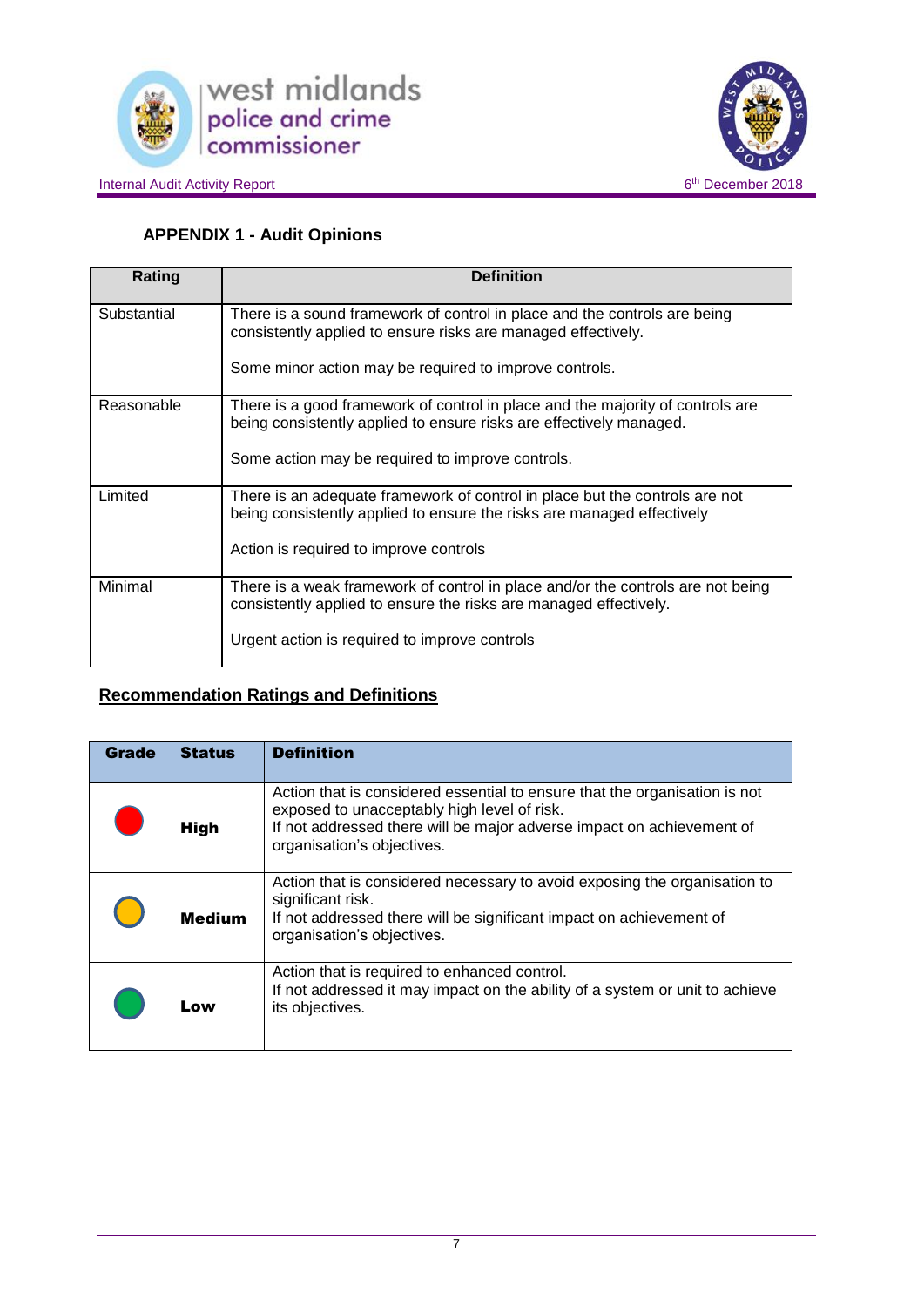



## **APPENDIX 2 - Summaries of Completed Audits with Limited or Minimal opinion**

## **1 GDPR Readiness (PCC)**

- 1.1 The objective of the audit was to review the progress made by the OPCC in implementing the requirements of GDPR.
- 1.2 The Information Commissioner's Office (ICO) identified 7 key areas that organisations need to comply with and this audit assessed progress on each of these areas:
	- **►** Governance & Accountability.
	- $\triangleright$  Training & Awareness.<br> $\triangleright$  Records Management
	- Records Management processes.<br>
	Recurity of personal data
	- $\triangleright$  Security of personal data.<br> $\triangleright$  Subject Access Requests
	- Subject Access Requests & Data Portability.
	- $\triangleright$  Data Sharing principles and protocols.
	- $\triangleright$  Information Risk and Data Privacy Impact Assessments (DPIAs)
- 1.3 The key findings of the review are as follows:
	- Whilst some general training and awareness of GDPR has been provided to OPCC staff, this has not included other personnel, for example Board members etc. Furthermore, specific and more detailed training is required for some teams within the OPCC to ensure that all staff and personnel are fully aware of their responsibilities and liabilities.
	- Senior Management Team (SMT) has taken strategic responsibility for GDPR, however, it does not regularly review and monitor progress made across the OPCC to ensure GDPR compliance. The Head of Business Services adopted a high level action plan for GDPR, however, progress against this plan has not been reviewed by SMT. The plan has not been updated since May 2018.
	- Further work on records management is required to ensure that manual records are held securely and any issues/actions arising from the one to one sessions held with the Information Asset Owners and subsequent completion of a questionnaire to identify what information is held on the various systems, and the retention and security arrangements, are addressed and actions completed.
	- Data is shared with WMP, other forces and external parties some of which may contain personal data. However, sharing agreements or incorporation of data sharing requirements within existing contracts or agreements are yet to be considered and developed. Furthermore, the security of data when transferring data between parties needs to be agreed and included within contracts/agreements or information sharing agreements.
	- Data Protection Impact Assessments had not been completed across any of the OPCC functions. The Head of Business Services has recognised that a DPIA is required from the project that is currently undergoing to replace SharePoint. Additionally, DPIAs should also be considered for individual projects that the OPCC is involved in.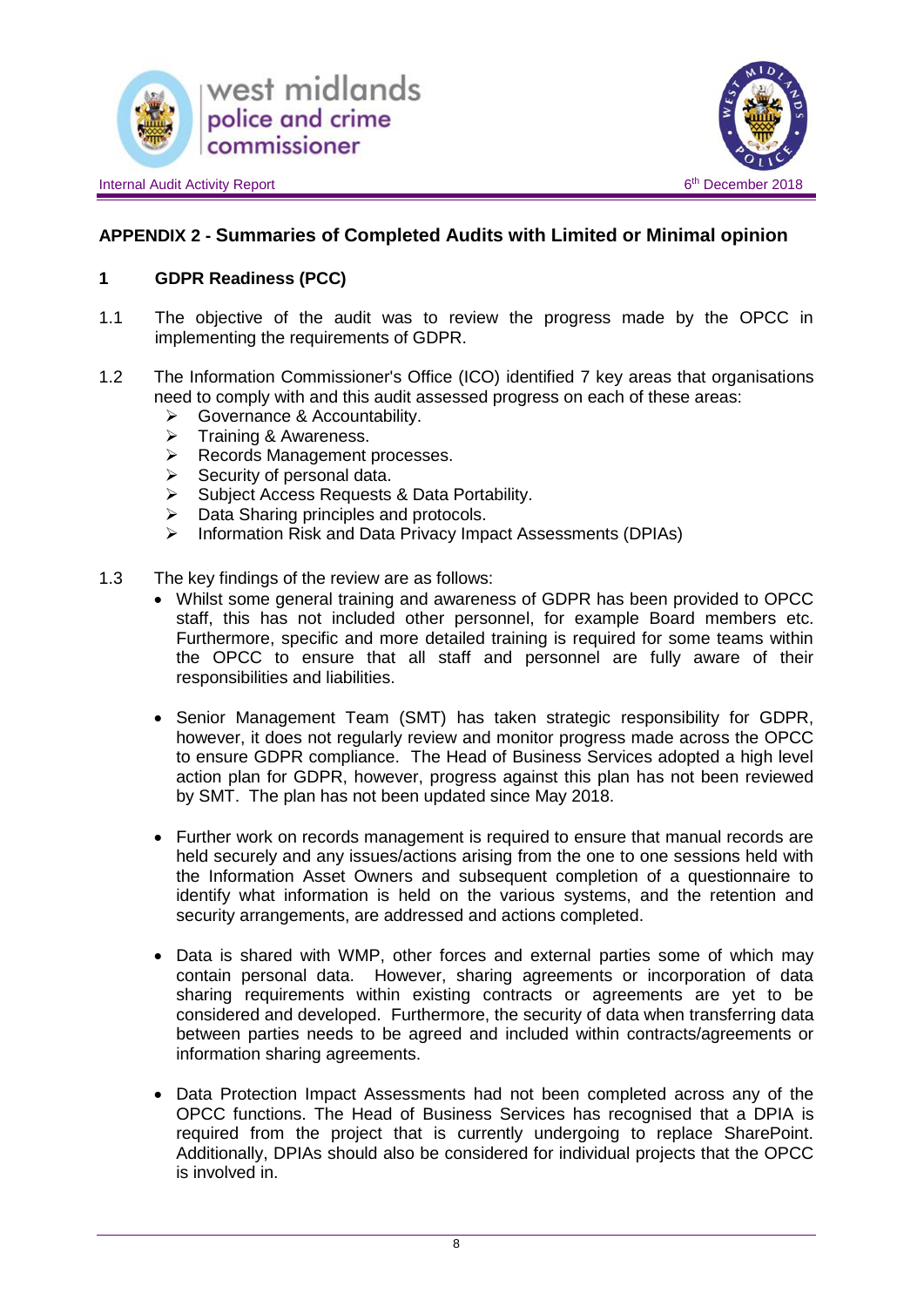





## **2 Application and Usage of THRIVE+**

- 2.1 THRIVE+ was introduced in November 2016 as a new way of working designed to assess risk and support decision making to help make the right decisions wherever you work, professionalising WMP approach to public needs and risk management.
- 2.2 The objective of this audit was to provide assurance that THRIVE+ is being considered, used and continually applied to assess risk and the appropriate response from the point a case is initially reported through to the investigation stage. The audit focused on training, governance arrangements, review of policies and procedures, application and usage of the THRIVE+ and performance monitoring arrangements.
- 2.3 The key findings of the review are as follows:
	- Force Intelligence were assigned as the owners of THRIVE+ but, due to capacity and resource issues, no work has been undertaken to develop, monitor and manage THRIVE+ force wide.
	- Force Contact have instigated a THRIVE+ Working Group to improve the usage and recording of THRIVE+ within their department. The Working Group does not include any representation from Intelligence as the 'owners' of THRIVE+. A review of the Working group's terms of reference does not accurately reflect the current group membership and, the meeting frequency. No action log is maintained to effectively review and monitor the progress of actions arising from meetings of the Group.
	- Despite some sections promoting the use of THRIVE+, for example, Public Protection are incorporating THRIVE+ into their revised policies, there is no overall Force policy in place for THRIVE+ detailing the requirement for it to be used to support decision making on an on-going basis, the recording requirements and that supervisors are to assess the application of THRIVE+. This could lead to inconsistent approaches being adopted.
	- A review of training identified the following:
		- $\triangleright$  To ensure officers and staff are aware of THRIVE+ and comply with its approach to support decision making, we would expect appropriate training to be provided as part of student officer and police staff induction programmes. Despite several requests to Learning and Development no confirmation was received that THRIVE+ is included in these training programmes.
		- $\triangleright$  The Force losing knowledge and continuity of THRIVE+ was a risk identified as part of the WMP2020 project closure but no action has been taken to address this risk. Whilst Force Contact include THRIVE+ within their dedicated training days, no other departments, e.g. Force CID, have dedicated training days. No additional force wide THRIVE+ training has been developed following the initial training as part of the Risk Framework project.

As part of the agreed actions arising from this audit, Management have committed to review and refresh all training material for THRIVE+.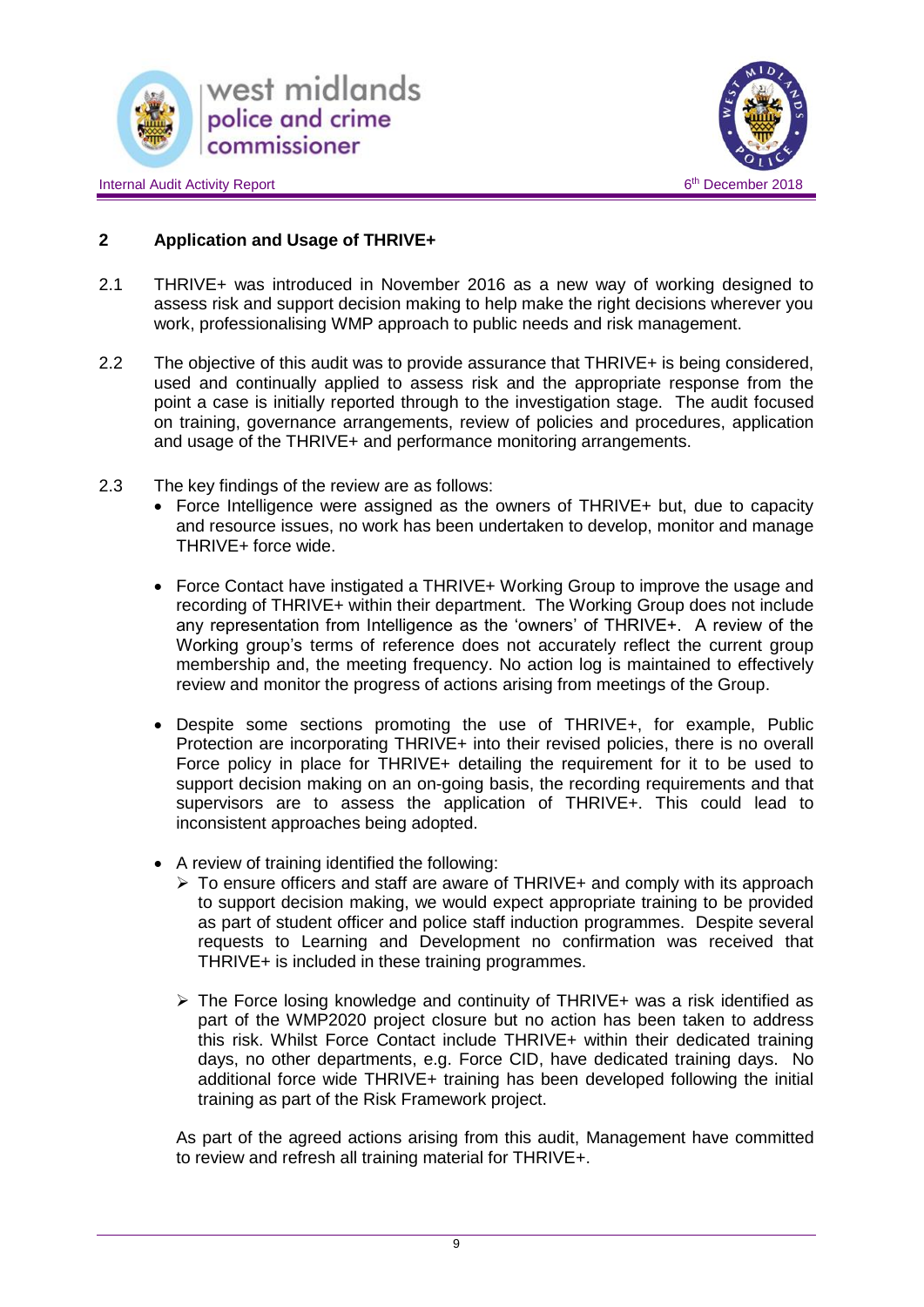



- From a review of incident logs and crime records it was identified that:
	- Upon initial assessment Force Contact staff focus more on the threat, harm and risk aspects of THRIVE+.
	- Officers are not consistently re-THRIVING and recording adequate detail on incident logs upon attendance and when requesting the log to be closed.
	- Officer and supervisor updates on the investigation log in CRIMES are general updates as to actions taken and decisions. Elements of THRIVE+ were included but not all aspects were considered and evidenced on a consistent basis.
	- ▶ There is no facility in CRIMES to specifically record THRIVE+ assessments with updates being recorded in the investigation log.
	- $\triangleright$  The vulnerability doctrine and escalation process introduced to address issues around 'logs' identified by HMICFRS is not being consistently applied.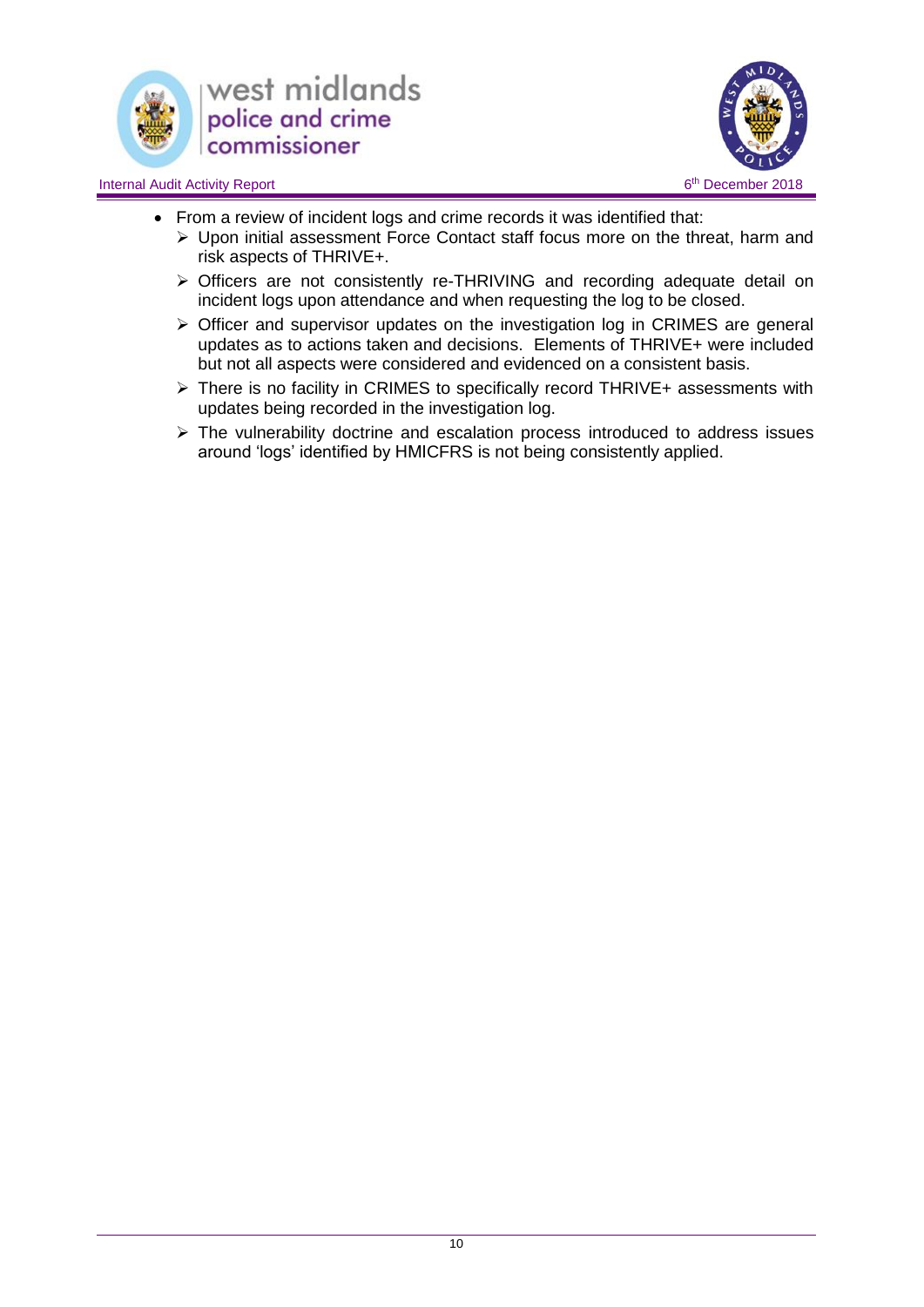



## **APPENDIX 3 – Summary of Plan Position**

## **2017/18 Audits completed since annual report**

| <b>Audit</b>                          | <b>Status</b> | <b>Comments</b> |
|---------------------------------------|---------------|-----------------|
| <b>Public Protection Unit</b>         | Final         | Limited         |
| Custody - Money, Property, Healthcare | Final         | Reasonable      |
| Application of THRIVE                 | Final         | Limited         |
| Performance Management                | Final         | Reasonable      |
| Uniform allocation                    | Final         | Limited         |
| General ledger                        | Final         | Reasonable      |

## **2018/19 Internal Audit Plan – Status / Assurance Summary**

| Audit                                                                       | <b>Status</b> | Comments   |
|-----------------------------------------------------------------------------|---------------|------------|
| Payroll Governance Board                                                    | Complete      |            |
| <b>Budgetary Control/Management</b>                                         | <b>WIP</b>    |            |
| <b>Fleet Telematics</b>                                                     |               |            |
| Access & Usage of Intel Systems                                             | Draft         |            |
| Force Response                                                              | <b>WIP</b>    |            |
| GDPR:                                                                       |               |            |
| <b>PCC Readiness</b>                                                        | Final         | Limited    |
| <b>Force Readiness</b>                                                      | Final         | Reasonable |
| Onboarding                                                                  | <b>Draft</b>  |            |
| Governance Review                                                           | <b>WIP</b>    |            |
| <b>Shared Services Systems Access</b><br>Administration                     | <b>WIP</b>    |            |
| <b>Mental Health</b>                                                        | <b>WIP</b>    |            |
| Integrated Offender Management / Sex<br>Offender Management                 | Draft         |            |
| <b>Digital Experience for Citizens</b>                                      | Final         | Reasonable |
| <b>Disclosure</b>                                                           | Final         | Reasonable |
| Protected Persons (Witness protection),<br>including UKPPS covert accounts: |               |            |
| <b>Covert Fund</b><br><b>Financial Systems:</b>                             | Draft         |            |
| <b>Expense Payments</b>                                                     | <b>WIP</b>    |            |
| Creditors                                                                   | <b>WIP</b>    |            |
| <b>Debtors</b>                                                              | <b>WIP</b>    |            |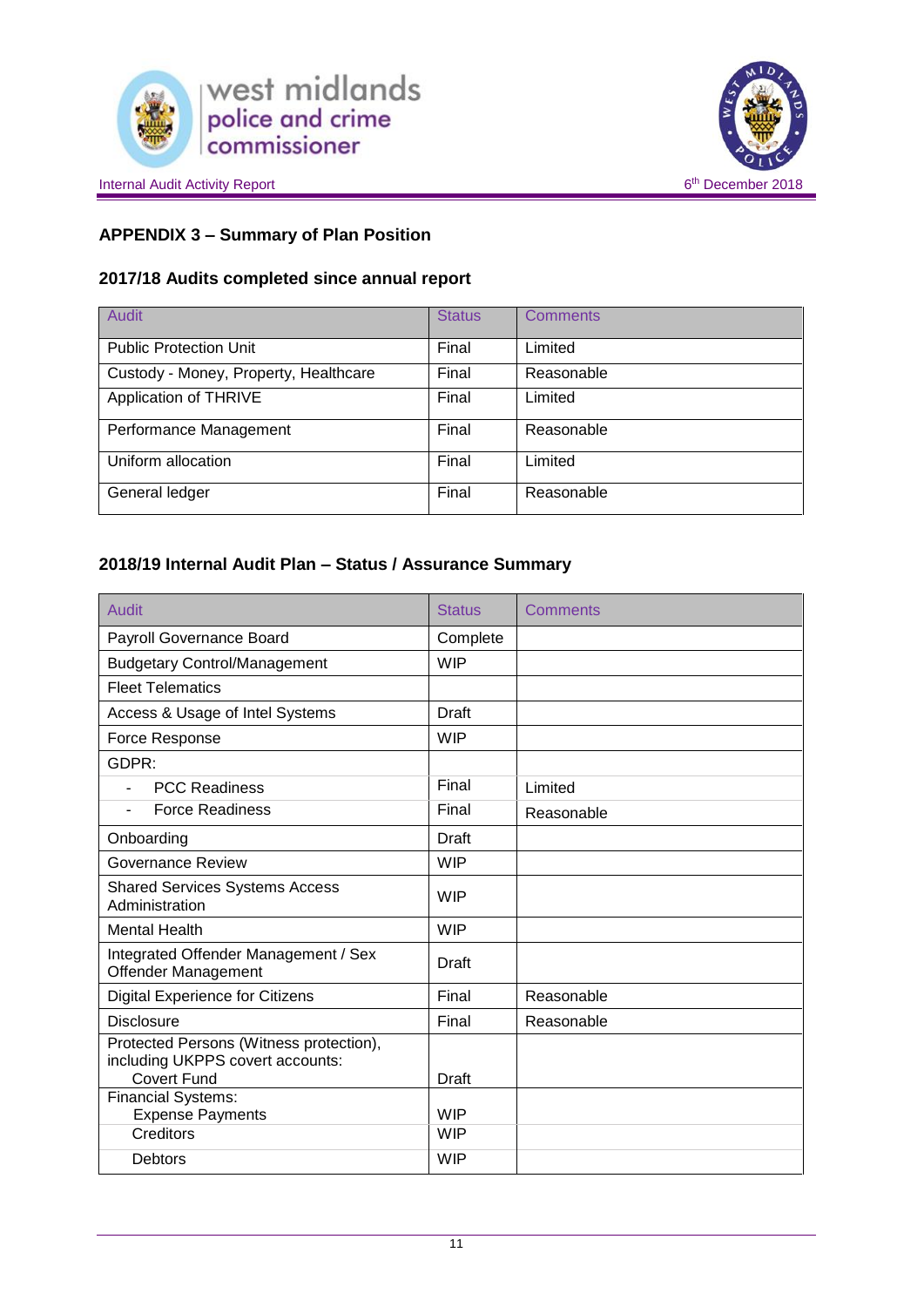



| Audit                                                                                                                | <b>Status</b> | Comments                                      |
|----------------------------------------------------------------------------------------------------------------------|---------------|-----------------------------------------------|
| Public Protection Unit (Focus on<br>Safeguarding Boards / MASH / Children<br>Services Child Protection Conferencing) |               |                                               |
| Covert Funds:                                                                                                        |               |                                               |
| <b>Dedicated Source Unit</b>                                                                                         | Final         | Reasonable                                    |
| Counter Terrorism Unit                                                                                               | Final         | Substantial                                   |
| <b>Cooperating Offenders Unit</b>                                                                                    | Final         | Substantial                                   |
| <b>Custody Visiting Scheme</b>                                                                                       | Final         | Reasonable                                    |
| <b>Community Safety Partnerships (Advisory)</b>                                                                      |               |                                               |
| <b>Treasury Management</b>                                                                                           | Draft         |                                               |
| Duty Management System (Advisory)                                                                                    |               | Workshop attended                             |
| <b>Bail Management</b>                                                                                               | <b>WIP</b>    |                                               |
| <b>Pensions Administration</b>                                                                                       | Final         | Reasonable                                    |
| <b>WMP2020 Benefits Realisation</b>                                                                                  | <b>WIP</b>    |                                               |
| Monthly Control Checks - Shared Services<br>(Advisory)                                                               |               |                                               |
| Asset Management/Mobility (including Taser<br>and BWV)                                                               |               |                                               |
| Victims Code Compliance (Advisory)                                                                                   |               |                                               |
| National Fraud Initiative:                                                                                           |               |                                               |
| Data submission                                                                                                      | Complete      |                                               |
| Investigation of matches                                                                                             |               | Data matches due to be released<br>January 19 |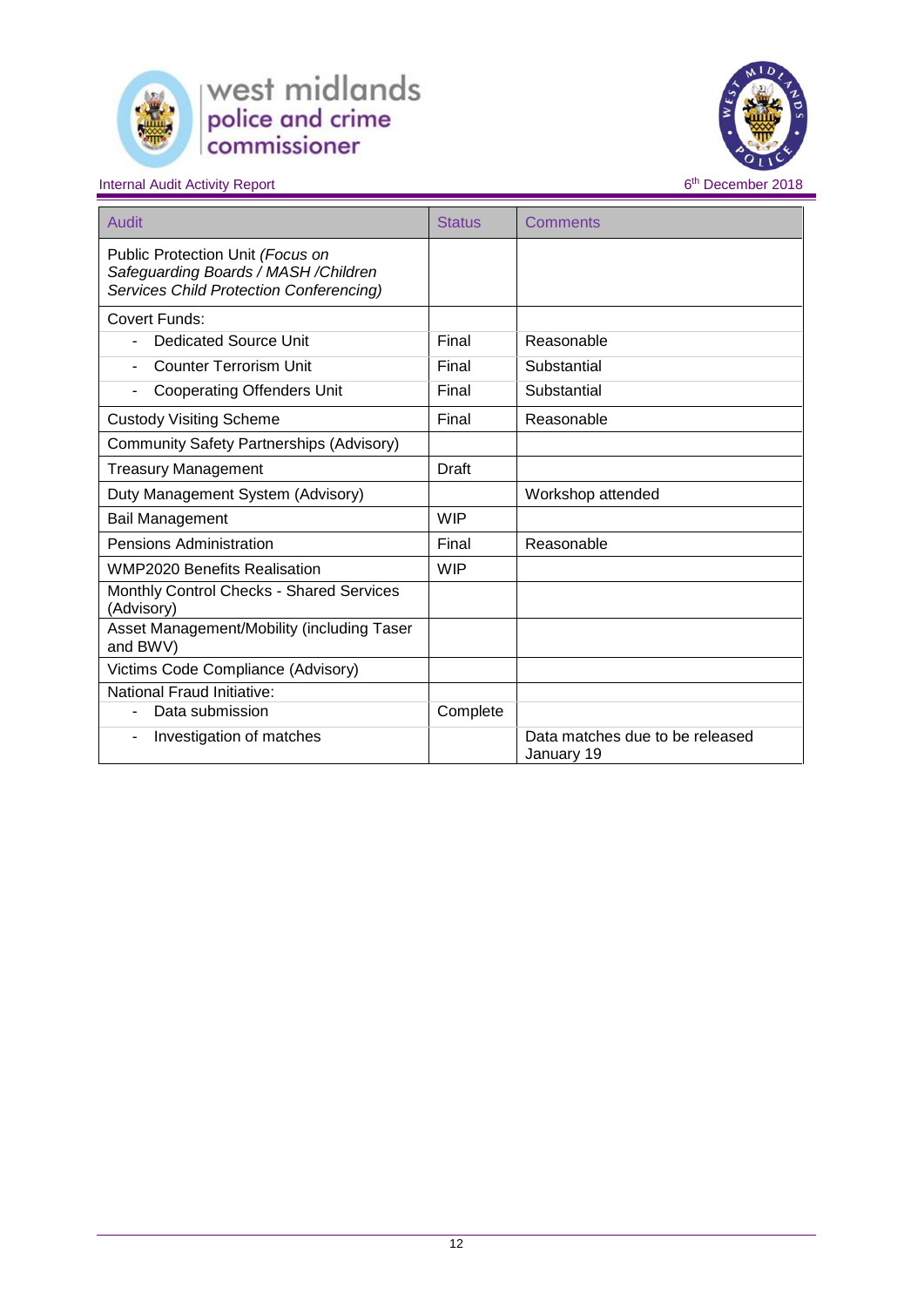

 $\begin{array}{c} \hspace{-1.5mm} \text{west midlands} \\ \text{policy and crime} \\ \text{commissioner} \end{array}$ 美

Internal Audit Activity Report

*Internal Audit Services* 6<sup>th</sup> December 2018

## **APPENDIX 4 - Analysis of progress in implementing recommendations (by year)**

| (>75% implemented)<br>Reasonable progress (>25 and <75% implemented)<br>Limited progress (<25% implemented)<br>Good progress |
|------------------------------------------------------------------------------------------------------------------------------|
|------------------------------------------------------------------------------------------------------------------------------|

| 2018/19 Internal Audit Plan            |  | Made           | Implemented | <b>Risk</b><br>Accepted | Redundant/<br><b>Superseded</b> | Not yet<br>implemented | Not yet<br>followed Up | Follow-up due |
|----------------------------------------|--|----------------|-------------|-------------------------|---------------------------------|------------------------|------------------------|---------------|
| Public Protection Unit*                |  | 6              |             |                         |                                 |                        | 6                      | $Jan-19$      |
| Custody - Money, Property, Healthcare* |  | 6              |             |                         |                                 |                        | 6                      | Jan-19        |
| Performance Management*                |  | 1              |             |                         |                                 |                        |                        | $Jan-19$      |
| Uniform allocation*                    |  | 5              |             |                         |                                 |                        | 5                      | Mar-19        |
| General ledger*                        |  | 2              |             |                         |                                 |                        | $\overline{2}$         | $Jan-19$      |
| Dedicated Source Unit Covert Fund      |  | 1              |             |                         |                                 |                        |                        | Feb-19        |
| Counter Terrorism Unit Covert Fund     |  | 0              |             |                         |                                 |                        | 0                      | N/A           |
| Cooperating Offenders Unit Covert Fund |  | $\mathbf{1}$   |             |                         |                                 |                        |                        | Feb-19        |
| Pensions Administration                |  | 6              |             |                         |                                 |                        | 6                      | Feb-19        |
| Digital Experience for Citizens        |  | $\overline{2}$ |             |                         |                                 |                        | $\overline{2}$         | Apr-19        |
| <b>GDPR Readiness Review (PCC)</b>     |  | 9              |             |                         |                                 |                        | 9                      | Apr-19        |
| <b>GDPR Readiness Review (Force)</b>   |  | 5              |             |                         |                                 |                        | 5                      | May-19        |
| Disclosure                             |  | 4              |             |                         |                                 |                        | 4                      | May-19        |
| Independent Custody Visiting Scheme    |  | 9              |             |                         |                                 |                        | 9                      | May-19        |
| Application and Usage of THRIVE+       |  | 8              |             |                         |                                 |                        | 8                      | May-19        |
| <b>Totals for 2018/19</b>              |  | 65             |             |                         |                                 |                        | 65                     |               |

*\* These audits were carried forward from 2017/18 plan and finalised in 2018/19. They will form part of the 2018/19 audit opinion.*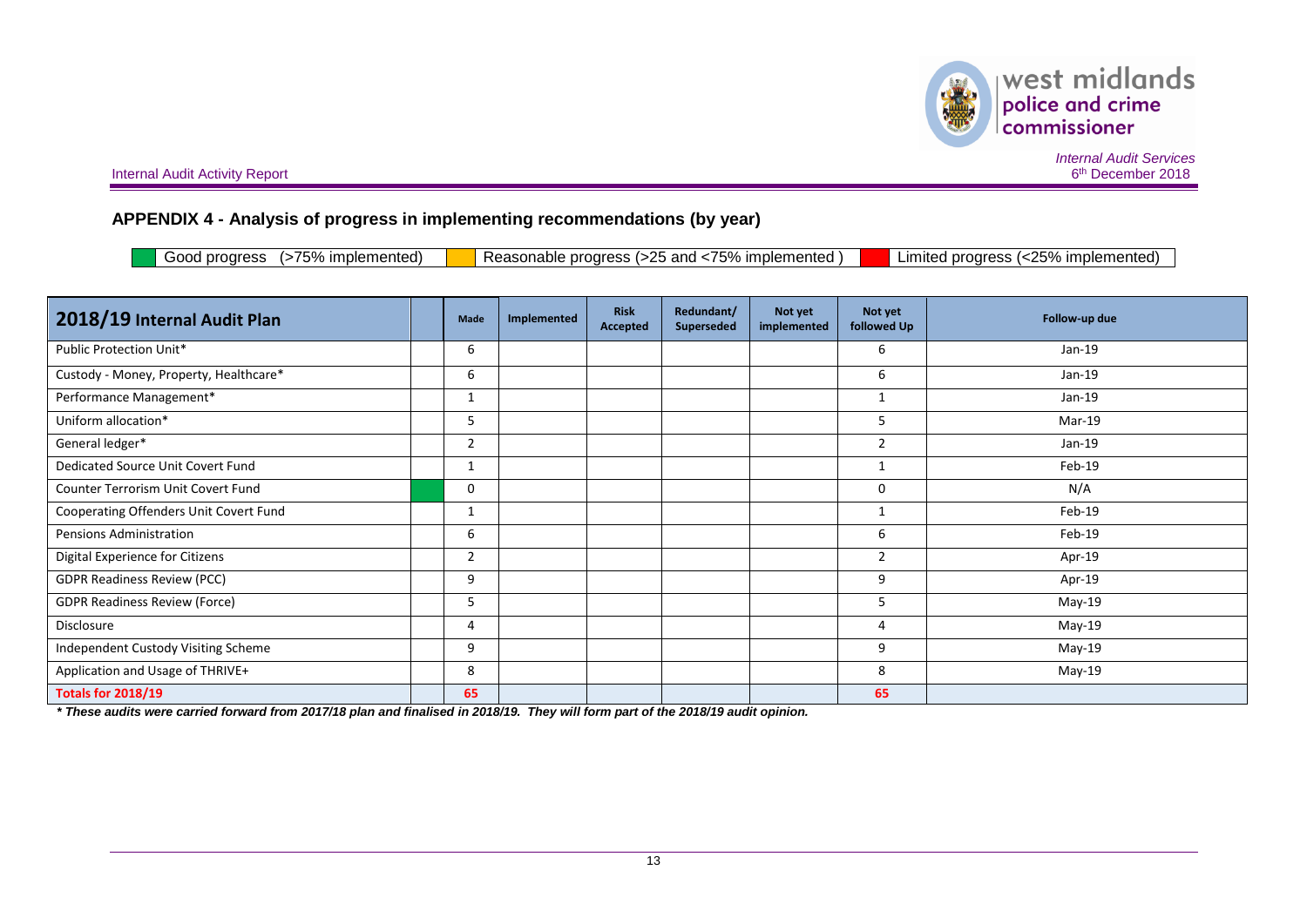

*Internal Audit Services*

6<sup>th</sup> December 2018

| 2017/18 Internal Audit Plan                                | <b>Made</b>    | Implemented    | <b>Risk</b><br><b>Accepted</b> | Redundant/<br>Superseded | Not yet<br>implemented | Not yet<br>followed Up | Follow-up due                                                                                                                     |
|------------------------------------------------------------|----------------|----------------|--------------------------------|--------------------------|------------------------|------------------------|-----------------------------------------------------------------------------------------------------------------------------------|
| Assurances over Key HR Management Information              | 9              | 9              |                                |                          |                        |                        |                                                                                                                                   |
| Force Risk Management Arrangements                         | $\overline{4}$ | 3              |                                |                          | $\mathbf{1}$           |                        | Jan-19                                                                                                                            |
| <b>Civil Contingencies</b>                                 | 3              | $\mathbf{1}$   |                                |                          | $\overline{2}$         |                        | <b>Nov-18</b>                                                                                                                     |
| New Financial Systems - Data Migration, UAT and Interfaces | $\overline{2}$ | $\overline{2}$ |                                |                          |                        |                        |                                                                                                                                   |
| Vetting                                                    | 9              | 6              |                                | $\mathbf{1}$             | $\overline{2}$         |                        | <b>Nov-18</b>                                                                                                                     |
| Tally Ho                                                   | 10             |                |                                |                          |                        | 10                     | $N/A$ – no longer providing audits                                                                                                |
| <b>IIP Performance Management</b>                          | $\overline{2}$ | $\mathbf{1}$   |                                | $\mathbf{1}$             |                        |                        |                                                                                                                                   |
| Cybercrime                                                 | 4              | 4              |                                |                          |                        |                        |                                                                                                                                   |
| <b>Fuel Card Management</b>                                | $\overline{4}$ | 4              |                                |                          |                        |                        |                                                                                                                                   |
| <b>Active Citizens Fund</b>                                | 3              | 3              |                                |                          |                        |                        |                                                                                                                                   |
| Overtime                                                   | 6              | 4              | $\mathbf{1}$                   |                          | $\mathbf{1}$           |                        | Risk accepted on short term basis on one low level<br>recommendation until new duty management<br>system implemented in July 2019 |
| Payroll                                                    | 8              | 5              |                                |                          | 3                      |                        | Jan-19                                                                                                                            |
| <b>Contract Management</b>                                 | 9              | $\mathbf{1}$   |                                |                          | 5                      | 3                      | In progress                                                                                                                       |
| Mobility                                                   | $\overline{2}$ | $\overline{2}$ |                                |                          |                        |                        |                                                                                                                                   |
| Victims Code Compliance                                    | 8              |                |                                |                          |                        | 8                      | In progress                                                                                                                       |
| Section 22a Collaboration Agreements                       | 4              | 3              |                                |                          | $\mathbf{1}$           |                        | $Jan-19$                                                                                                                          |
| Body Worn Video                                            | 11             |                |                                |                          |                        | 11                     | In progress                                                                                                                       |
| <b>IR35</b>                                                | $\overline{4}$ |                |                                |                          |                        | 4                      | In progress                                                                                                                       |
| Use of Consultants                                         | 3              |                |                                |                          |                        | 3                      | In progress                                                                                                                       |
| <b>Information Sharing Agreements</b>                      | 4              | 3              |                                |                          | 1                      |                        | Feb-19                                                                                                                            |
| Information Management and Ownership                       | $\overline{2}$ | $\overline{2}$ |                                |                          |                        |                        |                                                                                                                                   |
| IT Business Continuity & Disaster Recovery                 | $\overline{2}$ | $\overline{2}$ |                                |                          |                        |                        |                                                                                                                                   |
| Debtors                                                    | 6              |                |                                |                          |                        | 6                      | Nov-18 - full follow-up audit commenced                                                                                           |
| Creditors                                                  | 11             |                |                                |                          |                        | 11                     | Nov-18 - full follow-up audit commenced                                                                                           |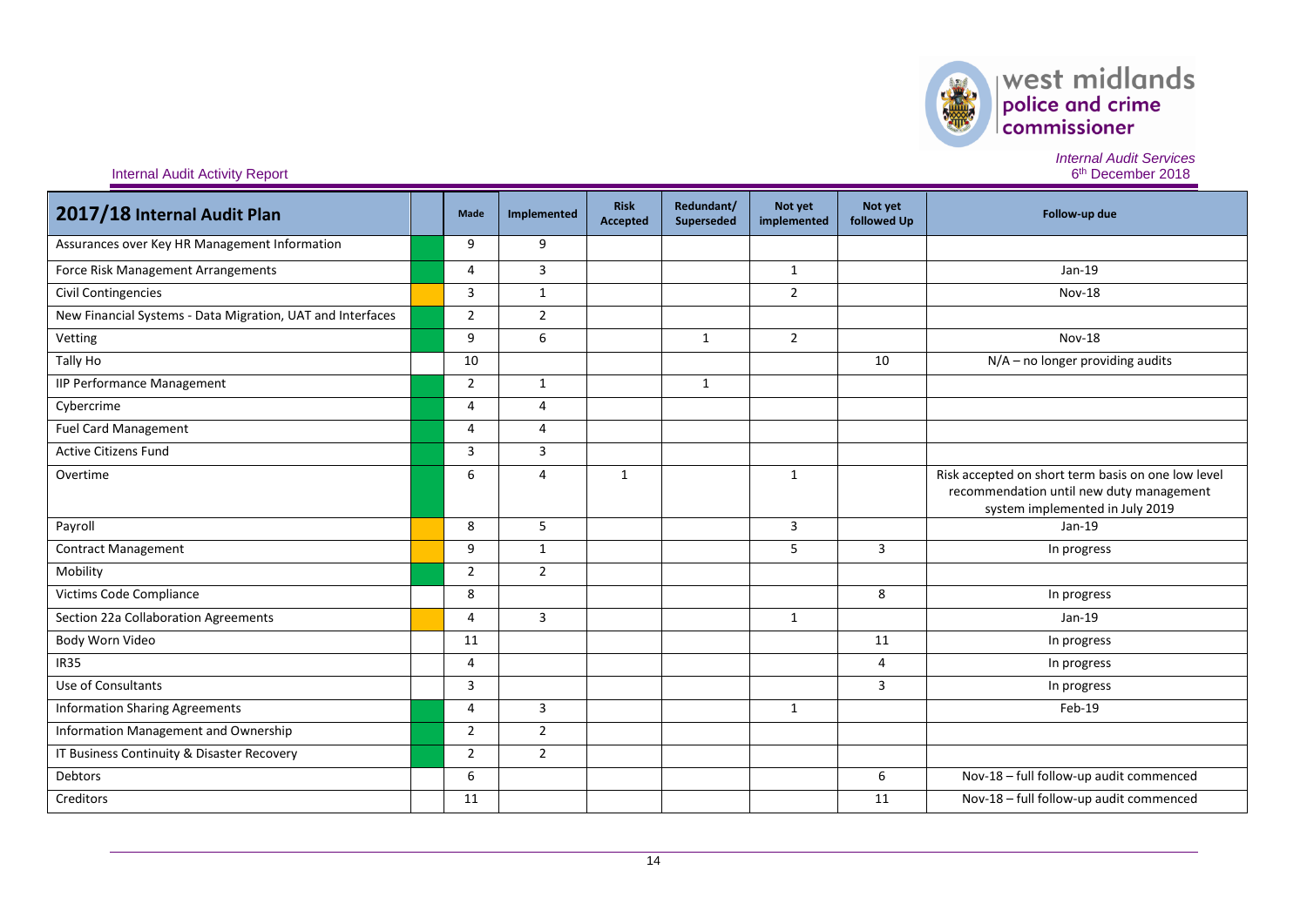

*Internal Audit Services*

6<sup>th</sup> December 2018

| 2017/18 Internal Audit Plan               | Made | Implemented | <b>Risk</b><br>Accepted | Redundant/<br>Superseded | Not yet<br>implemented | Not yet<br>followed Up | Follow-up due                                                                              |
|-------------------------------------------|------|-------------|-------------------------|--------------------------|------------------------|------------------------|--------------------------------------------------------------------------------------------|
| Cadets Scheme                             |      |             |                         |                          |                        |                        | Dec-18                                                                                     |
| <b>Bank reconciliation</b>                |      |             |                         |                          |                        |                        | In progress                                                                                |
| Intelligence Management and Tasking       |      |             |                         |                          |                        |                        | In progress                                                                                |
| Workforce Planning, Diversity & Inclusion |      |             |                         |                          |                        |                        | Dec-18                                                                                     |
| <b>Totals for 2017/18</b>                 | 143  | 55          |                         |                          | 16                     | 69                     | *10 of the 16 recs not yet implemented are<br>significant and are summarised in Appendix 5 |

| <b>Outstanding recommendations from</b><br>2015/16 and 2016/17 | ess<br>Progro | Made | Implemented | <b>Risk</b><br>Accepted | Redundant | Not yet<br>implemented | Not yet<br>followed<br>Up | Follow-up due                                                                             |
|----------------------------------------------------------------|---------------|------|-------------|-------------------------|-----------|------------------------|---------------------------|-------------------------------------------------------------------------------------------|
| 2015/16                                                        |               |      |             |                         |           |                        |                           |                                                                                           |
| <b>Special Constables</b>                                      |               | b    |             |                         |           |                        |                           | Oct-18                                                                                    |
| 2016/17                                                        |               |      |             |                         |           |                        |                           |                                                                                           |
| Access and Usage of Intelligence Systems                       |               | 8    |             |                         |           |                        | 8                         | Follow-up report currently in draft awaiting<br>management response                       |
| <b>Detained Property</b>                                       |               | 8    | 4           |                         |           | 4                      |                           | Dec-18                                                                                    |
| Procurement                                                    |               | 5    | ₹           |                         |           | $\overline{2}$         |                           | Dec-18                                                                                    |
| Health & Safety                                                |               | 5    | 3           |                         |           | $\overline{2}$         |                           | In progress                                                                               |
| WMP 2020 Project Reviews                                       |               |      | 5           |                         |           | $\overline{2}$         |                           | Dec-18                                                                                    |
| WMP 2020 Body Worn Video Benefits Realisation                  |               | 4    |             |                         |           | $\overline{2}$         |                           | Mar-19                                                                                    |
| <b>Totals</b>                                                  |               | 43   | 20          |                         | $\Omega$  | 13                     | 8                         | *4 of the 13 recs not yet implemented are<br>significant and are summarised in Appendix 5 |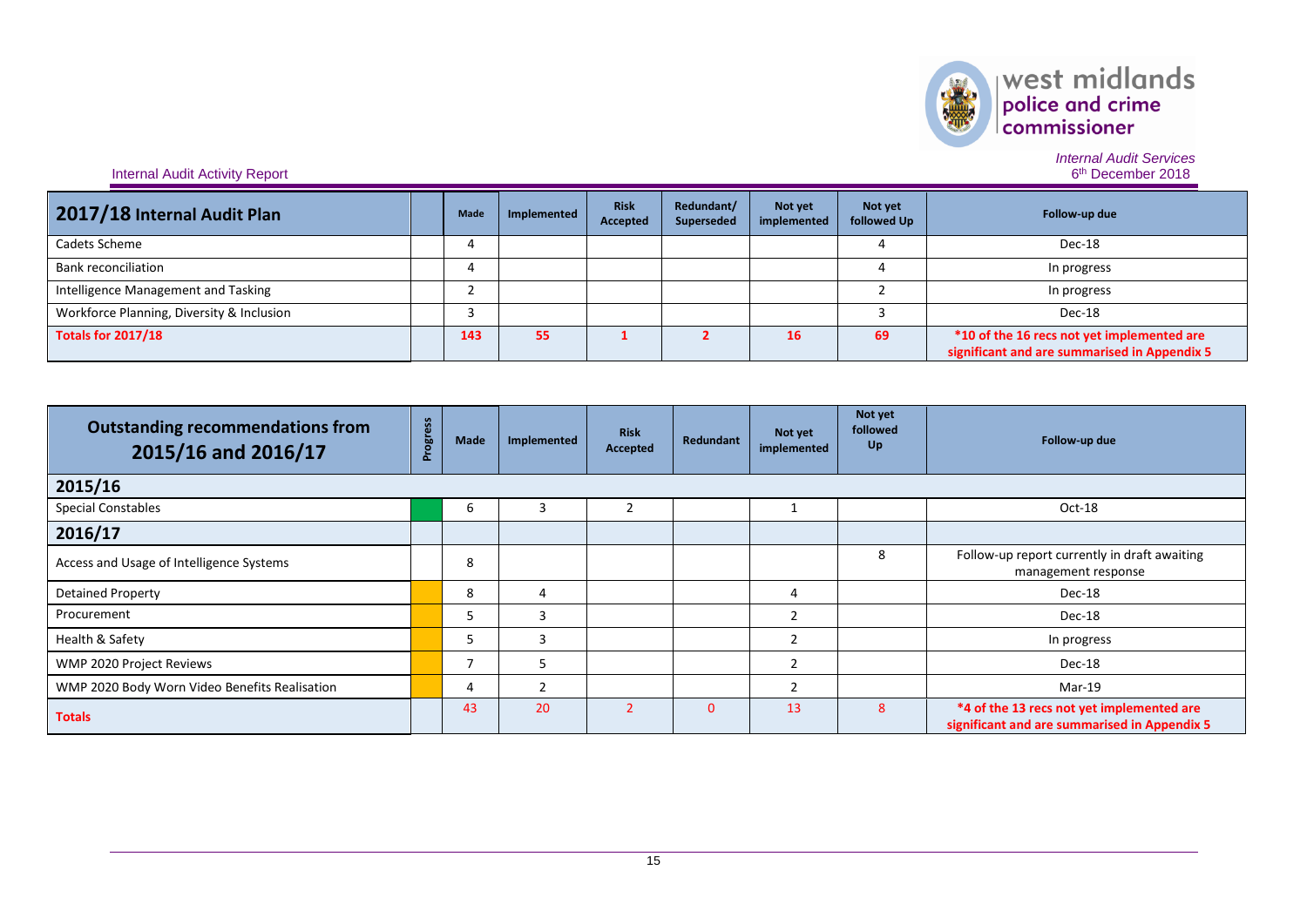

 $\begin{array}{|l|} \hline \textbf{west midlands} \\ \hline \textbf{policy and crime} \\ \textbf{commissioner} \end{array}$ 

Internal Audit Activity Report

*Internal Audit Services* 6<sup>th</sup> December 2018

## **APPENDIX 5 – High/Medium Recommendations Outstanding after Follow-Up**

| Ref           | <b>Original Report</b><br>to JAC | Audit                                             | Recommendation                                                                                                                                                                                                                                                                                                                                                                                                                                                                                                                                                                                                                                           | Action to be Taken to Implement<br>Recommendation                                                                                                                                                                                                                                                                                                                                                                                                                                                                                                                                                                                                                                                                                             | Planned<br>Implementation<br><b>Date</b> | Latest position based on responses provided by management                                                                                                                                                                                                                                                                                                                                                                                                                                                                                                           |
|---------------|----------------------------------|---------------------------------------------------|----------------------------------------------------------------------------------------------------------------------------------------------------------------------------------------------------------------------------------------------------------------------------------------------------------------------------------------------------------------------------------------------------------------------------------------------------------------------------------------------------------------------------------------------------------------------------------------------------------------------------------------------------------|-----------------------------------------------------------------------------------------------------------------------------------------------------------------------------------------------------------------------------------------------------------------------------------------------------------------------------------------------------------------------------------------------------------------------------------------------------------------------------------------------------------------------------------------------------------------------------------------------------------------------------------------------------------------------------------------------------------------------------------------------|------------------------------------------|---------------------------------------------------------------------------------------------------------------------------------------------------------------------------------------------------------------------------------------------------------------------------------------------------------------------------------------------------------------------------------------------------------------------------------------------------------------------------------------------------------------------------------------------------------------------|
|               | 30 March 2017                    | Procurement                                       | Increased monitoring of spend with individual<br>suppliers needs to be undertaken to ensure that<br>both standing orders and legislative<br>requirements such as those required for<br>European Tendering are being complied with<br>and to identify if contracts arrangements need<br>to be introduced or pre-existing arrangements<br>amended.<br>The omission of contracts for Viglen Ltd and<br>CLSH Management should be investigated and<br>contracts established, if not already in place.                                                                                                                                                        | Meaningful MI from the order system<br>will be able to be produced when<br>Oracle Fusion is launched however in<br>the interim period value and supplier<br>information for non-cat orders will be<br>extracted from the system and<br>analysed on a quarterly basis to<br>identify if contract arrangements need<br>to be amended/implemented. Where<br>this is identified the detail will be fed<br>into Contracts and Procurement to<br>complete the required amendments or<br>implement new contracts. This will<br>ensure that standing orders and<br>legislative requirements are met.                                                                                                                                                  | End Feb 17                               | Update as at Sept 2018:<br>Shared services now have the ability to do this through work<br>that has been undertaken in the Shared services Digital<br>Services team.<br><b>Internal Audit Comment</b><br>The actions to create reports to monitor non catalogue<br>requests and supplier spend have been written and are<br>available within Oracle Fusion, however they are yet to be<br>reviewed by the Purchase to Pay Team and Contracts and<br>Procurement. A further follow-up to determine further<br>progress will therefore be undertaken in December 2018 |
| $\mathcal{P}$ | 8 June 2017                      | Body Worn<br><b>Video Benefits</b><br>Realisation | Responsibility should be assigned and clear<br>processes adopted for completing management<br>checks to assess compliance with the BWV<br>policy by officers. Compliance checks should<br>also include monitoring whether the cameras<br>have been used appropriately in different types<br>of police cases as well as ensuring that they<br>haven't been used in circumstances prohibited<br>by the policy e.g., if the victim of an alleged<br>offence is a child or vulnerable adult or in cases<br>of sexual assault.<br>Regular monitoring should be undertaken to<br>assess whether the use of BW cameras is<br>being recorded on the ICIS system. | Management checks: Line Managers<br>(Sergeants) are expected to ensure<br>officers comply with the BWV policy<br>and procedures.<br>Messages have been disseminated to<br>colleagues regarding procedures and<br>administration, however, it is<br>acknowledged that there are still some<br>gaps. It is planned to issue a variety<br>of comms/engagement items,<br>including videos, newsletters and other<br>reminders. These are currently under<br>development with other departments<br>(including corporate comms). Ch. Insp<br>A Henderson from PPU is supporting<br>this corporately.<br>This work is anticipated to ramp up<br>from now through June to coincide<br>with the commencement of sending of<br>digital evidence to CPS. | 31/7/17                                  | Update as at Nov 2018:<br>Sandra Dubidat-Ferguson (Project Manager) confirmed with<br>Intelligence that Intel are able to generate a report on the<br>number of cases where BWV cameras have been used.<br><b>Internal Audit Comment</b><br>As this report has not yet been utilised or embedded into<br>practice, Internal Audit will request a further update in 3<br>months.                                                                                                                                                                                     |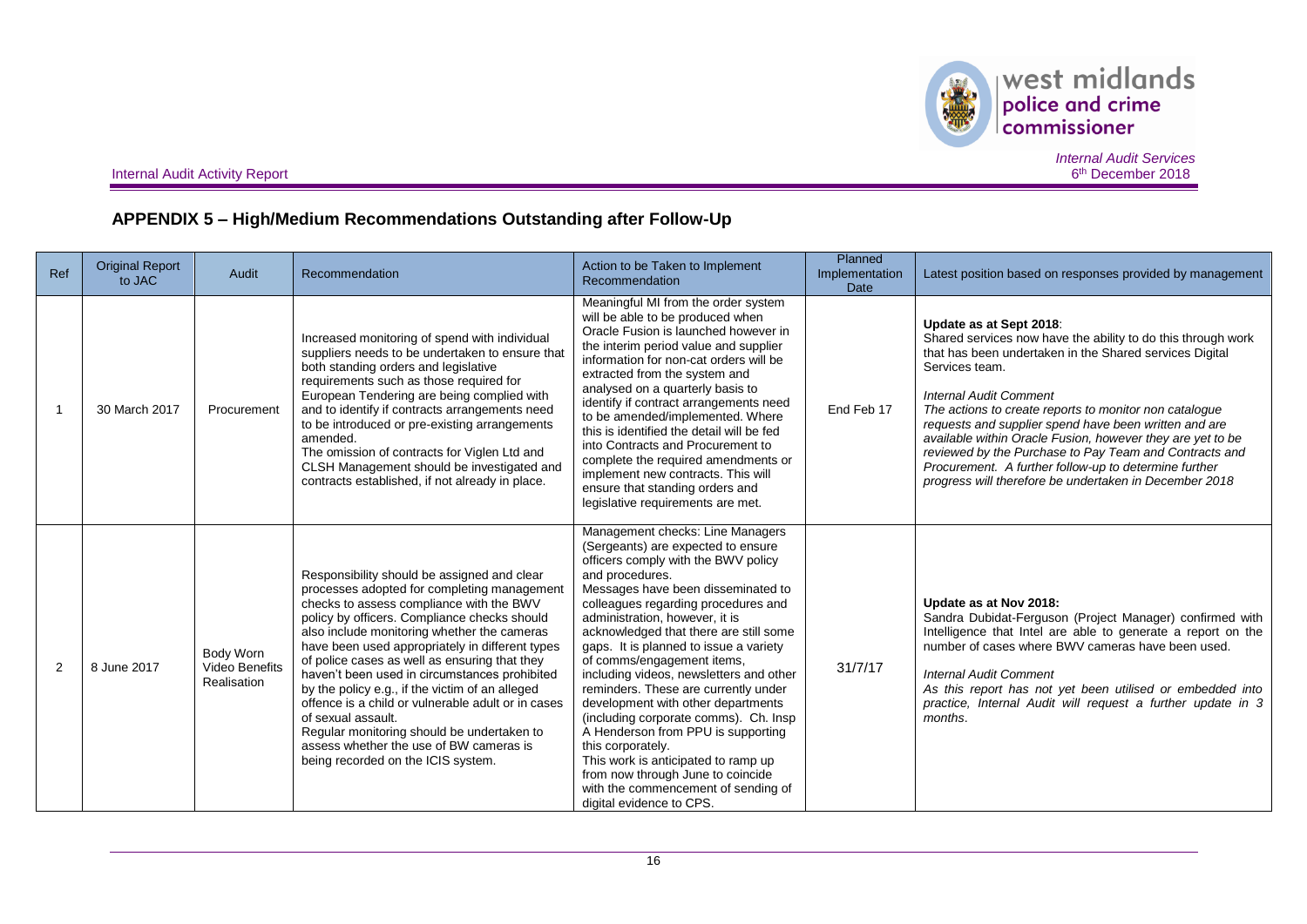

6<sup>th</sup> December 2018

| Ref | <b>Original Report</b><br>to JAC | Audit | Recommendation | Action to be Taken to Implement<br>Recommendation                                                                                                                                                                                                                                                                                                                                                                                                                                                                                                                                                                                                                                                                                                                                                                                                                                                                                                                                                                                                                                                                                                      | Planned<br>Implementation<br>Date | Latest position based on responses provided by management |
|-----|----------------------------------|-------|----------------|--------------------------------------------------------------------------------------------------------------------------------------------------------------------------------------------------------------------------------------------------------------------------------------------------------------------------------------------------------------------------------------------------------------------------------------------------------------------------------------------------------------------------------------------------------------------------------------------------------------------------------------------------------------------------------------------------------------------------------------------------------------------------------------------------------------------------------------------------------------------------------------------------------------------------------------------------------------------------------------------------------------------------------------------------------------------------------------------------------------------------------------------------------|-----------------------------------|-----------------------------------------------------------|
|     |                                  |       |                | Responsibility for compliance checks:<br>As above, Line Managers are<br>responsible for ensuring appropriate<br>use. Agreement has been reached in<br>principle to introduce a role within the<br>DCC's Taskforce to take responsibility<br>for monitoring of compliance across<br>the force and ensuring the<br>implementation of good governance<br>and best practice to consistently high<br>levels across all teams and<br>departments using BWV.<br>Currently, 3rd party audits are not<br>planned - feedback from the end<br>users (e.g. Investigations) will be used<br>to ensure compliance in addition to the<br>work undertaken by the force lead,<br>highlighted above.<br>ICIS system: 'Regular monitoring of<br>ICIS' to assess use" How will this<br>be achieved? The project is currently<br>awaiting clarity of costs to deliver the<br>requisite changes to ICIS - there is a<br>risk that this may prove too expensive<br>to warrant further investigation as ICIS<br>is a 3rd party system.<br>Assuming the changes can be<br>undertaken, monitoring will be<br>undertaken through Intel analysts<br>and/or force BWV lead officer. |                                   |                                                           |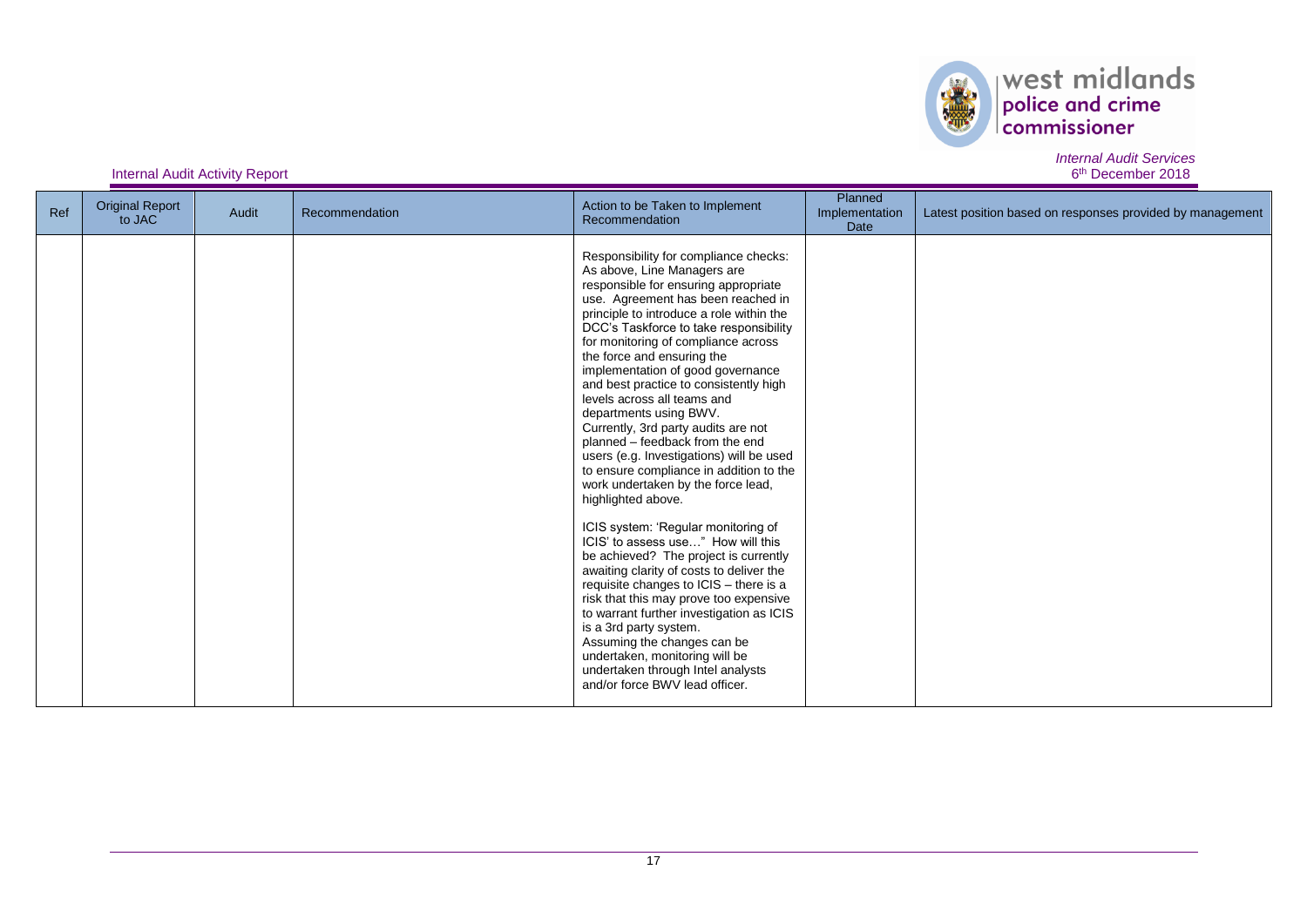

### Internal Audit Activity Report

*Internal Audit Services* 6<sup>th</sup> December 2018

| Ref | <b>Original Report</b><br>to JAC | Audit                                             | Recommendation                                                                                                                                                                                                                                                                                                                                                                                                                                                                                                                                                                                                                                                                                                                                                                                                                                                                                               | Action to be Taken to Implement<br>Recommendation                                                                                                                                                                                                                                                                                                                                                                                                                                                                                                                                                                                                                                                                                                                                                                                                                                                                                                                                                                                                                                                                                                                                                                                                                       | Planned<br>Implementation<br><b>Date</b> | Latest position based on responses provided by management                                                                                                                                                                                                                                                                                                                                                                                                                                                                                                                                                                                                                                                                                                                                                 |
|-----|----------------------------------|---------------------------------------------------|--------------------------------------------------------------------------------------------------------------------------------------------------------------------------------------------------------------------------------------------------------------------------------------------------------------------------------------------------------------------------------------------------------------------------------------------------------------------------------------------------------------------------------------------------------------------------------------------------------------------------------------------------------------------------------------------------------------------------------------------------------------------------------------------------------------------------------------------------------------------------------------------------------------|-------------------------------------------------------------------------------------------------------------------------------------------------------------------------------------------------------------------------------------------------------------------------------------------------------------------------------------------------------------------------------------------------------------------------------------------------------------------------------------------------------------------------------------------------------------------------------------------------------------------------------------------------------------------------------------------------------------------------------------------------------------------------------------------------------------------------------------------------------------------------------------------------------------------------------------------------------------------------------------------------------------------------------------------------------------------------------------------------------------------------------------------------------------------------------------------------------------------------------------------------------------------------|------------------------------------------|-----------------------------------------------------------------------------------------------------------------------------------------------------------------------------------------------------------------------------------------------------------------------------------------------------------------------------------------------------------------------------------------------------------------------------------------------------------------------------------------------------------------------------------------------------------------------------------------------------------------------------------------------------------------------------------------------------------------------------------------------------------------------------------------------------------|
| 3   | 8 June 2017                      | Body Worn<br><b>Video Benefits</b><br>Realisation | The Benefits Realisation plan should only<br>include the actual value of benefits achieved<br>when the benefit can be fully measured and<br>attributable to the use of body worn cameras.<br>This will help ensure that benefits are<br>calculated and measured accurately to help<br>management make the right decisions in future.<br>For any benefits that cannot be measured<br>during project implementation or delivery, this<br>should be noted on the BR plan and reported to<br>the Project Board where proposals for resolving<br>the issue is agreed together with responsible<br>officers and completion dates being set to<br>ensure that the agreed action is taken.<br>Where any benefits are considered<br>unmeasurable or not cost-effective to measure.<br>at project level, appropriate approval should be<br>sought through the WMP 2020 governance<br>process to eliminate the benefit. | The commissioning and scrutiny<br>processes for WMP Projects have now<br>been strengthened and a more robust<br>checking procedure exists to ensure<br>appropriate and realistic benefits are<br>identified. This includes formal review<br>by TDA, DA and OCB. This<br>observation will also be shared with<br>colleagues to ensure it is not<br>overlooked during project scoping.<br>The Benefits Realisation Plan (BRP)<br>has been updated to reflect the current<br>position, highlighting the elements that<br>have been identified as not<br>appropriate/applicable for<br>measurement.<br>Project boards have not been held<br>since Oct 2016, as the project was<br>scheduled for closure. The SRO has<br>accepted the proposed changes to the<br>BRP.<br>Governance arrangements henceforth<br>have been discussed with the SRO<br>and, pending approval, will be<br>implemented ('Scrutiny panel' for BWV<br>to review benefit realisation and<br>performance - the compliance checks<br>referred to at 1) and 2) will form part of<br>this process. This is being scoped<br>with and will be delivered in<br>conjunction with the Intelligence<br>Function (Performance team). The<br>QPR process will be used going<br>forward to support benefit owners. | 31 <sup>st</sup> July 2017               | Update as at Nov 2018:<br>Sandra Dubidat-Ferguson (Project Manager) confirmed that<br>the BR plan has been updated for Phase 2 and copies of the<br>BR plan and the Benefits Map were provided to Internal<br>Audit. There is still some work ongoing in relation to setting<br>up processes for measuring the reduction in complaints<br>benefit. It is understood that reports for capturing cases<br>where BWV has been used can be generated from ICIS by<br>Performance Analyst team in Intel. However, the report has<br>not yet been utilised or embedded into practice.<br><b>Internal Audit Comment</b><br>Due to the work ongoing to measure the reduction in<br>complaints benefits and embedding the used of the ICIS<br>report, Internal Audit will request a further update in 3<br>months. |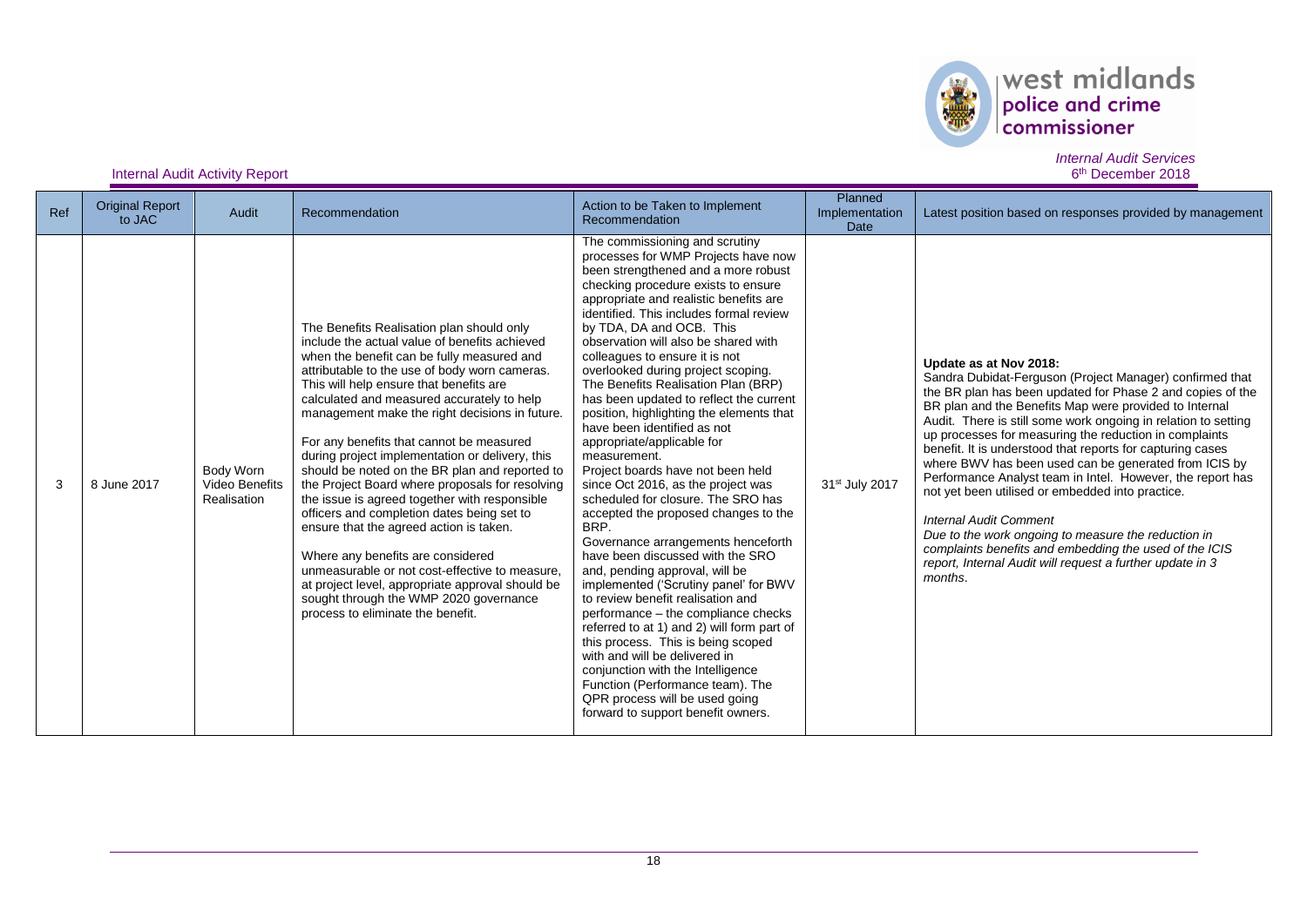

#### *Internal Audit Services* 6<sup>th</sup> December 2018

| Ref            | <b>Original Report</b><br>to JAC | Audit                  | Recommendation                                                                                                                                                                                                                                                                                                                                                                                                                                                                                                              | Action to be Taken to Implement<br>Recommendation                                                                                                                                                                                                                                                                                                                                                                                                                                                                                                                      | Planned<br>Implementation<br>Date | Latest position based on responses provided by management                                                                                                                                                                                                                                                                                                                                                                                                                                                                                                                                                                                                                                                                                                                           |
|----------------|----------------------------------|------------------------|-----------------------------------------------------------------------------------------------------------------------------------------------------------------------------------------------------------------------------------------------------------------------------------------------------------------------------------------------------------------------------------------------------------------------------------------------------------------------------------------------------------------------------|------------------------------------------------------------------------------------------------------------------------------------------------------------------------------------------------------------------------------------------------------------------------------------------------------------------------------------------------------------------------------------------------------------------------------------------------------------------------------------------------------------------------------------------------------------------------|-----------------------------------|-------------------------------------------------------------------------------------------------------------------------------------------------------------------------------------------------------------------------------------------------------------------------------------------------------------------------------------------------------------------------------------------------------------------------------------------------------------------------------------------------------------------------------------------------------------------------------------------------------------------------------------------------------------------------------------------------------------------------------------------------------------------------------------|
| $\overline{4}$ | 29 March 2018                    | Contract<br>Management | Introduce a formal handover of the contract<br>from Contracts and Procurement to the<br>Contract Manager. The handover should<br>include a brief documented breakdown of the<br>contract along with:<br>Key Performance Indicators and how these<br>can be measured.<br>The frequency of contract management<br>meetings and details of any contract specific<br>items which need to be discussed: and<br>Escalation routes should there be an issue<br>with the contract that requires additional<br>support and quidance. | As part of the restructure of the<br>Contracts and Procurement Unit. a<br>Supplier Relationship Manager (SRM)<br>post has recently been created and<br>appointed to. The first work stream<br>that the role will lead upon is working<br>with the force's client departments to<br>develop and implement a contract and<br>supplier management framework<br>which will cover, amongst other things,<br>the areas recommended in the action.<br>However, steps to improve on this can<br>begin to be undertaken before the<br>formal framework has been<br>implemented. | Q2 2018                           | Update as at November 18<br>Good progress has been made - Supplier relationship<br>management toolkit has been developed which includes<br>standard templates and dashboards to monitor progress and<br>KPIs etc. at an individual contract, and category type etc.<br>Pilot is to commence end November on sample of projects<br>with a view to wider roll out in six months-time.<br>Internal Audit will continue to liaise with Contracts and<br>procurement throughout the pilot.                                                                                                                                                                                                                                                                                               |
| 5              | 29 March 2018                    | Contract<br>Management | Formal monitoring of spend against individual<br>contracts should be introduced to aid contract<br>managers when reviewing contracts and to<br>inform future procurement exercises.                                                                                                                                                                                                                                                                                                                                         | For contracts that are not let on a fixed<br>price basis, reviewing the actual spend<br>compared with the anticipated is of<br>benefit and will ensure that the<br>appropriate routes to market are<br>utilised for renewals (as well as<br>securing best value during the course<br>of the contract). As such, working with<br>the Finance Department, Procurement<br>Advisors have been tasked with<br>conducting an annual review (as a<br>minimum) of the actual spend against<br>each of their contracts.                                                         | Completed.                        | Update as at November 18<br>All Contracts and Procurement staff have been given the<br>responsibility of reviewing the 'actual' spend against all of the<br>contracts they are responsible for compared with the<br>anticipated on an annual basis as a minimum. The<br>information (i.e. actual compared with indicative) is recorded<br>on the force Contracts Database, so fluctuations can be<br>easily monitored.<br>Despite establishing this revised approach, however,<br>reporting limitations from the new Oracle ERP solution is<br>making this challenging. As such, it is suggested that<br>progress against this recommendation continues to be<br>monitored until such time that the Oracle solution is able to<br>provide accessible, accurate data in this regard. |
| 6              | 15 September<br>2016             | Detained<br>Property   | The Force must ensure that officers manage<br>their property effectively by responding<br>promptly to all property reminders, including<br>booked out reminders                                                                                                                                                                                                                                                                                                                                                             | Additional Detained Property guidance<br>and FAQs detailing officers/staff<br>responsibilities will be developed and<br>uploaded to dedicated pages on the<br>Force intranet as a reference point for<br>all officers and staff.<br>A training item referencing the above                                                                                                                                                                                                                                                                                              | Sept 2016                         | The new policy and processes have not yet been agreed, the<br>timescale for the project is to have the new processes in<br>place by early next year, at least in a pilot phase and for the<br>redesigned processes to be BAU during the course of 2018-<br>19.<br>Update as at Sept 18<br>Reminder to be sent out to remind officers of this.                                                                                                                                                                                                                                                                                                                                                                                                                                       |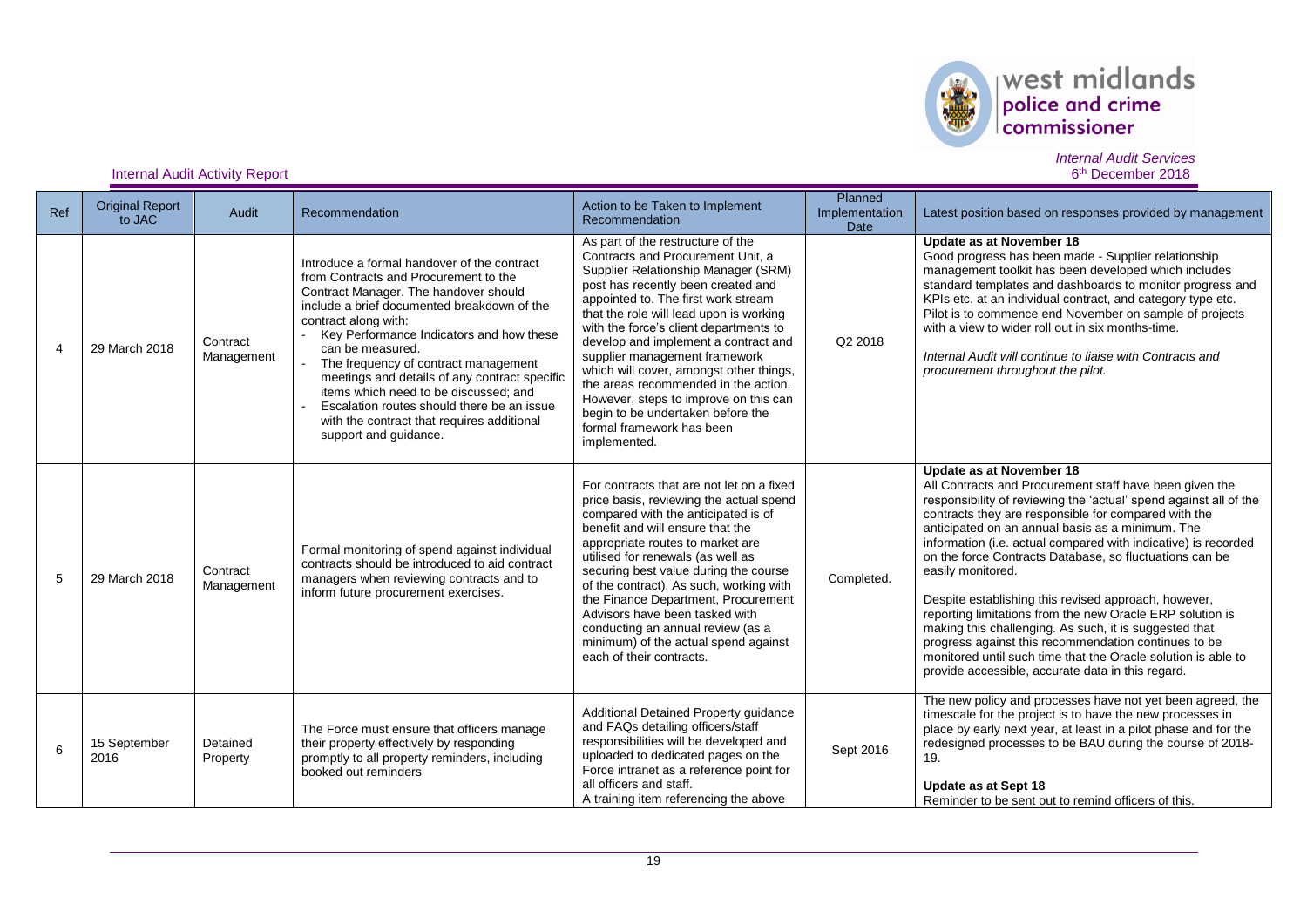

### Internal Audit Activity Report

*Internal Audit Services* 6<sup>th</sup> December 2018

| Ref            | <b>Original Report</b><br>to JAC | Audit   | Recommendation                                                                                                                                                                                                                                                                                                                                                                                                                                                                                                                                                                                                                                                                                                                                                                                                                                                                                                                                                                  | Action to be Taken to Implement<br>Recommendation                                                                                                                                                                                                                                                                                                            | Planned<br>Implementation<br>Date | Latest position based on responses provided by management                                                                                                                                                                                                                                                                                                                                                                                                                                                                                                                                                                                                                                                                                                                                                                                                                                                                                                                                                                                                                                                                                                                         |
|----------------|----------------------------------|---------|---------------------------------------------------------------------------------------------------------------------------------------------------------------------------------------------------------------------------------------------------------------------------------------------------------------------------------------------------------------------------------------------------------------------------------------------------------------------------------------------------------------------------------------------------------------------------------------------------------------------------------------------------------------------------------------------------------------------------------------------------------------------------------------------------------------------------------------------------------------------------------------------------------------------------------------------------------------------------------|--------------------------------------------------------------------------------------------------------------------------------------------------------------------------------------------------------------------------------------------------------------------------------------------------------------------------------------------------------------|-----------------------------------|-----------------------------------------------------------------------------------------------------------------------------------------------------------------------------------------------------------------------------------------------------------------------------------------------------------------------------------------------------------------------------------------------------------------------------------------------------------------------------------------------------------------------------------------------------------------------------------------------------------------------------------------------------------------------------------------------------------------------------------------------------------------------------------------------------------------------------------------------------------------------------------------------------------------------------------------------------------------------------------------------------------------------------------------------------------------------------------------------------------------------------------------------------------------------------------|
|                |                                  |         |                                                                                                                                                                                                                                                                                                                                                                                                                                                                                                                                                                                                                                                                                                                                                                                                                                                                                                                                                                                 | site will be included in Team Talk and<br>Local Command Teams will be<br>engaged with.                                                                                                                                                                                                                                                                       |                                   |                                                                                                                                                                                                                                                                                                                                                                                                                                                                                                                                                                                                                                                                                                                                                                                                                                                                                                                                                                                                                                                                                                                                                                                   |
| $\overline{7}$ | 28 September<br>2017             | Vetting | For those individuals whose<br>recruitment/management vetting was deemed<br>to be out of date during this review, action<br>needs to be taken to ensure that their vetting<br>levels are brought up to date as a matter of<br>urgency. (Details of the sample reviewed has<br>been provided)<br>To minimise the risk of future occurrences,<br>processes should be established between PSD<br>and HR to ensure all changes in staff positions<br>are identified and that appropriate vetting<br>checks are undertaken in a timely manner prior<br>to the employment commencing. This process<br>should capture details of:<br>• Staff promotions, particularly that of Chief<br>Inspector rank and above;<br>Staff movements, taking particular notice of<br>those staff moving into posts designated in<br>Appendix 1 of the Force Policy that require<br>greater levels of vetting<br>Staff returning from secondments<br>Staff returning to work following a career<br>break | New processes are now in place so<br>the vetting and the POD hire to retire<br>team are sharing information relating<br>to recruitment, promotion,<br>secondments and career break<br>returns.<br>This allows them to be prioritised<br>against other business as usual vetting<br>requirements.                                                             | In place                          | Update as at July 18:<br>Monthly meeting with POD around recruitment/progression<br>etc. allowing us to prioritise work in line with force<br>promotions/recruitment etc.<br><b>Internal Audit Comment</b><br>It was confirmed that monthly meetings are held with the Hire<br>to Retire Recruitment and On Boarding Head of Recruitment.<br>At these meetings POD can inform the Department of any<br>future changes which will have an impact on the Vetting<br>Department along with Vetting having the opportunity to iron<br>out problems they may be experiencing with paperwork<br>received etc. with Shared Services. No minutes of these<br>meetings are taken. Email exchanges to arrange update<br>meetings for January and May 2018 were provided as well as<br>email exchanges relating to the need for work to be prioritised<br>as well as identifying future Force recruitment plans.<br>Testing was undertaken on the sample of individuals during<br>the original audit whose recruitment/management vetting was<br>deemed to be out of date. This identified some remain<br>outstanding. This recommendation is therefore considered<br>partially implemented. |
| 8              | 28 September<br>2017             | Vetting | In order to ensure that the Department is<br>working optimally, a set of meaningful<br>performance targets for both staff and the<br>Department as a whole need to be introduced<br>and subject to regular review and scrutiny by<br>management.<br>Consideration will need to be given to the type<br>of information that can be captured to allow the<br>indicators to be monitored. This should include<br>data regarding the number of applications<br>received, outstanding and completed.                                                                                                                                                                                                                                                                                                                                                                                                                                                                                 | A new performance analyst has been<br>recruited into PSD, and they will start<br>imminently.<br>One of their primary roles will be to<br>provide the SLT with performance data<br>which allows the outcomes of the<br>vetting team to be measured and<br>managed more effectively<br>In the interim, a report is produced for<br>the Head of PSD every month | 31/12/17                          | Update as at July 18<br>Analyst employed who produces data on a monthly basis<br>around performance.<br><b>Internal Audit Comment</b><br>PSD Service Improvement Document details performance<br>both as a Team and as a Department. Currently individual<br>performance is not being analysed. The Department is<br>currently collating data that will be used as the basis from<br>which discussions will be held in relation to analysing<br>individual performance.                                                                                                                                                                                                                                                                                                                                                                                                                                                                                                                                                                                                                                                                                                           |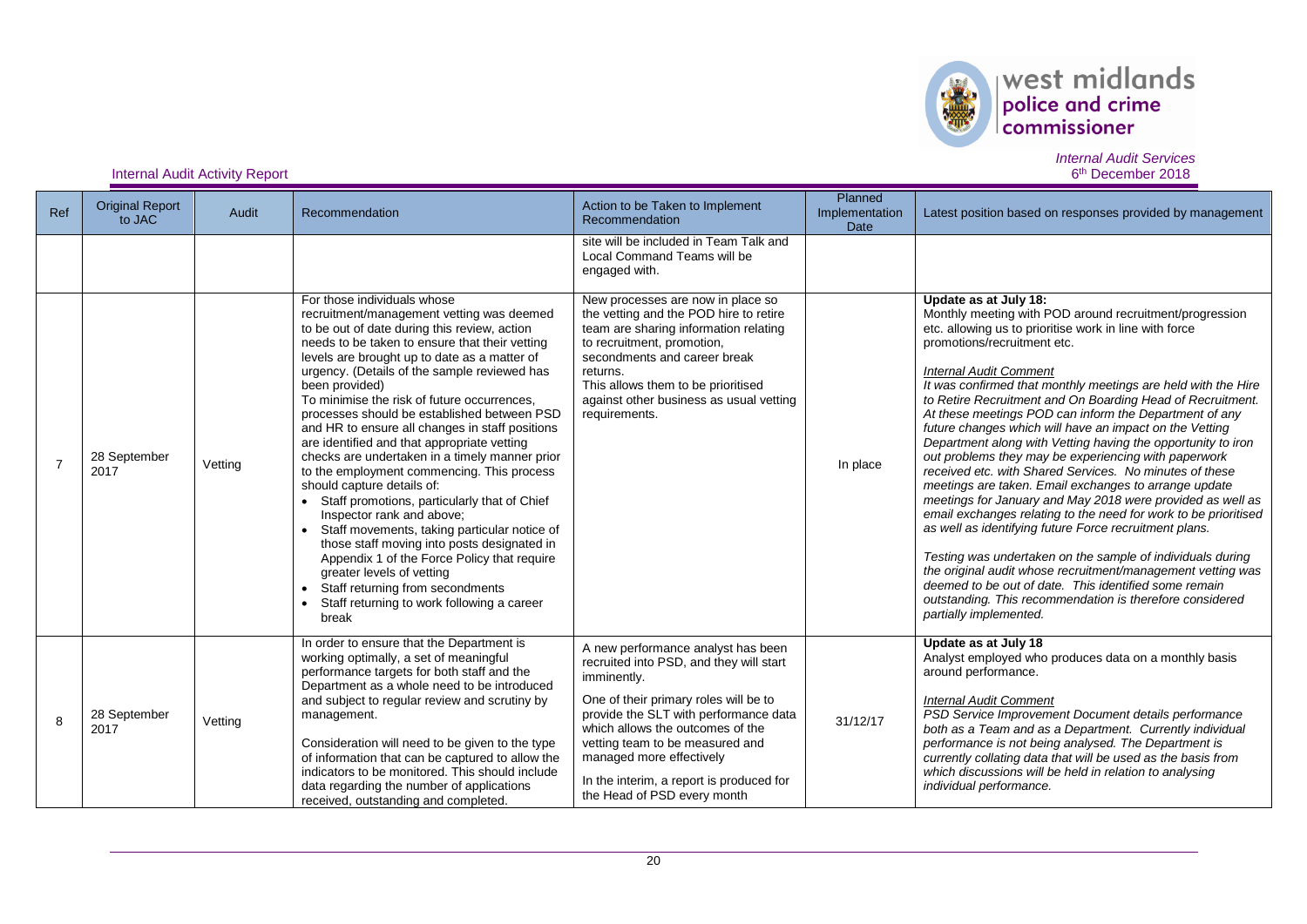

#### *Internal Audit Services* 6<sup>th</sup> December 2018

| Ref | <b>Original Report</b><br>to JAC | Audit                  | Recommendation                                                                                                                                                                                                                                                                                                                            | Action to be Taken to Implement<br>Recommendation                                                                                                                                                                                                                                                                                                                                                                                                                                                                                                                                        | Planned<br>Implementation<br>Date | Latest position based on responses provided by management                                                                                                                                                                                                                                                                                                                                                                                                                                                                                                                                                                                                                                                                                                                                                                                                                                                                                                                                                                                                                                                                                                                                                                               |
|-----|----------------------------------|------------------------|-------------------------------------------------------------------------------------------------------------------------------------------------------------------------------------------------------------------------------------------------------------------------------------------------------------------------------------------|------------------------------------------------------------------------------------------------------------------------------------------------------------------------------------------------------------------------------------------------------------------------------------------------------------------------------------------------------------------------------------------------------------------------------------------------------------------------------------------------------------------------------------------------------------------------------------------|-----------------------------------|-----------------------------------------------------------------------------------------------------------------------------------------------------------------------------------------------------------------------------------------------------------------------------------------------------------------------------------------------------------------------------------------------------------------------------------------------------------------------------------------------------------------------------------------------------------------------------------------------------------------------------------------------------------------------------------------------------------------------------------------------------------------------------------------------------------------------------------------------------------------------------------------------------------------------------------------------------------------------------------------------------------------------------------------------------------------------------------------------------------------------------------------------------------------------------------------------------------------------------------------|
|     |                                  |                        |                                                                                                                                                                                                                                                                                                                                           | providing basic data on outcomes.                                                                                                                                                                                                                                                                                                                                                                                                                                                                                                                                                        |                                   | The PSD Service Improvement Document provides<br>information of completed vetting applications in the month,<br>analysis on rejected applications and information on Business<br>Interests, although no set targets are defined.<br>This recommendation is considered partially implemented.<br>Whilst it can be evidenced that monitoring is undertaken on a<br>monthly basis, performance is not measured against any set<br>targets.                                                                                                                                                                                                                                                                                                                                                                                                                                                                                                                                                                                                                                                                                                                                                                                                 |
| 9   | 28 September<br>2017             | Civil<br>Contingencies | Emergency plans should be exercised to<br>ensure that officers and staff are fully prepared<br>to respond to incidents. As testing is currently<br>restricted due to current resource levels, senior<br>management should fully assess the risks of<br>not exercising plans using a variety of methods,<br>and agree appropriate actions. | A process map for requests to test and<br>exercise is currently being developed<br>by the Emergency Planning Team<br>which will be presented to the<br>Executive Team for consideration and<br>sign off. Once this has been approved,<br>it will be shared within all departments<br>of WMP and also with partners via the<br>LRF Testing and Exercise Sub Group.<br>This will ensure a co-ordinated<br>approach to testing and exercise and<br>will robustly consider both national<br>threat and internal need when<br>consideration is given to our testing<br>and exercise activity. | 01/11/17                          | Update as at July 2018<br>T&E calendar has been produced and signed off through the<br>levels of command up to Chief constable level. The link to<br>this calendar has been shared. Use of a Force calendar style<br>approach is being explored to enable better accessibility of<br>this to the wider organisation.<br>A new process for coordinating the multi-agency exercising<br>has been agreed to go through the Testing and Exercising<br>sub group of the LRF. However, the LRF T&E group has yet<br>to have a chair nominated and group formed to coordinate<br>the exercising activity. As a result the L&D Sub Group has<br>also not been established.<br>Exercising learning are sometimes sent to Resilient unit for<br>consideration. An awareness of Joint Organisational Learning<br>is being developed and utilising Resilience Direct JOL<br>Platform.<br>Resilient Unit is recruiting a Resilience Manager who will<br>manage the Training, Testing and Exercising portfolios. This<br>will include collating the exercising, the learning, training<br>programme and onward action of debrief learning.<br>(Confirmed by Internal Audit that resilience Manager job is<br>currently out for advert on WMP website) |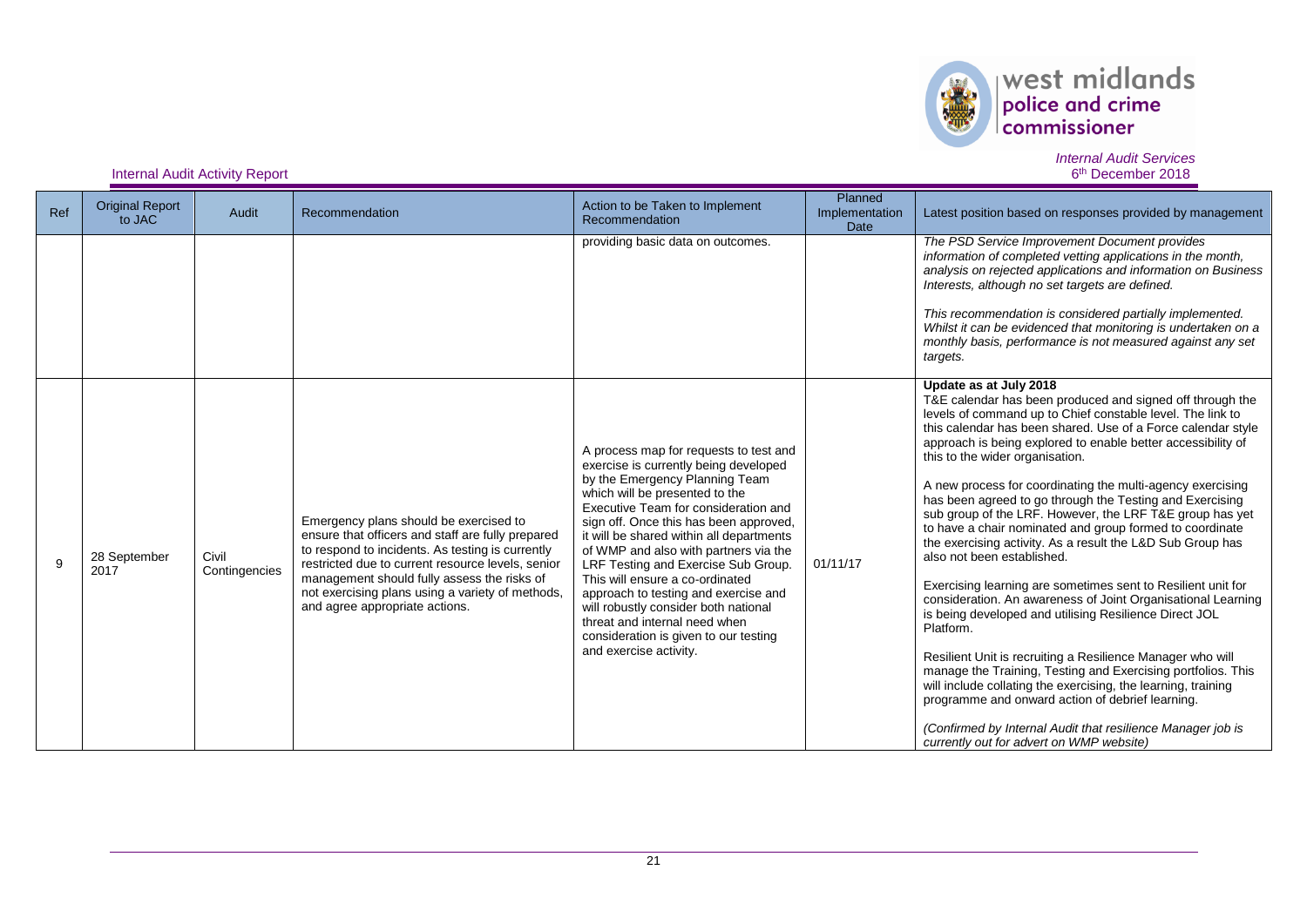

#### *Internal Audit Services* 6<sup>th</sup> December 2018

| Ref | <b>Original Report</b><br>to JAC | Audit   | Recommendation                                                                                                                                                                                                                                                                                                                                                                                                                                                                                                                                                                                                                                                                                                                                                                    | Action to be Taken to Implement<br>Recommendation | Planned<br>Implementation<br>Date | Latest position based on responses provided by management                                                                                                                                                                                                                                                                                                                                                                                                                                                                                                                                                                                                                                                                                                                                                                                                                                                                                                                                                                                                                                                                                                                                                                                                                                                                                                                                                                                                                                                                                                                                                                                                                                                                                                                                                                                                                                                                                                                                             |
|-----|----------------------------------|---------|-----------------------------------------------------------------------------------------------------------------------------------------------------------------------------------------------------------------------------------------------------------------------------------------------------------------------------------------------------------------------------------------------------------------------------------------------------------------------------------------------------------------------------------------------------------------------------------------------------------------------------------------------------------------------------------------------------------------------------------------------------------------------------------|---------------------------------------------------|-----------------------------------|-------------------------------------------------------------------------------------------------------------------------------------------------------------------------------------------------------------------------------------------------------------------------------------------------------------------------------------------------------------------------------------------------------------------------------------------------------------------------------------------------------------------------------------------------------------------------------------------------------------------------------------------------------------------------------------------------------------------------------------------------------------------------------------------------------------------------------------------------------------------------------------------------------------------------------------------------------------------------------------------------------------------------------------------------------------------------------------------------------------------------------------------------------------------------------------------------------------------------------------------------------------------------------------------------------------------------------------------------------------------------------------------------------------------------------------------------------------------------------------------------------------------------------------------------------------------------------------------------------------------------------------------------------------------------------------------------------------------------------------------------------------------------------------------------------------------------------------------------------------------------------------------------------------------------------------------------------------------------------------------------------|
| 10  | March 18                         | Payroll | To ensure appropriate segregation in duties for<br>input and verification is evidenced across all<br>payroll transactions, ensure that:<br>the data stamp used to evidence all payroll<br>records being created / processed is clearly<br>visible on all input documents;<br>audit reports are checked as a matter of<br>course and Supervisors/Management<br>should ensure that such checks are being<br>undertaken.<br>any instances documented on the audit<br>report which have not been evidenced as<br>checked should be investigated and<br>discussed with the relevant Payroll<br>Operative; and<br>payroll staff are reminded of the importance<br>of endorsing the input records and audit<br>reports accordingly to verify both input and<br>independent verification. | Agreed                                            | 1st Jan 2018                      | <b>Response from Assistant Director People and</b><br>Organisation Development - 31.7.18<br>All payroll staff and managers have been reminded of the<br>importance of all of these elements and that they are now all<br>formally part of the daily BAU processes.<br><b>Internal Audit Comment</b><br>Internal Audit undertook testing on a sample of 3 payroll<br>documents (an application to join the Police Pension<br>Scheme, an application for a travel card and a temporary<br>variation.) All 3 documents had a data stamp recorded on<br>them which identified the person inputting the data and the<br>person verifying the data.<br>A selection of Audit Reports produced in May 2018 were<br>reviewed and a number of entries were not verified as being<br>checked. The report also contained no signatures of a<br>Service Delivery Manager check or any evidence of the<br>unchecked entries having been investigated. An updated<br>position was sought on the 4 <sup>th</sup> September 2018 when a<br>selection of audit reports from various dates in August 2018<br>were reviewed. Whilst improvements had been made there<br>were still instances where data had not been checked. The<br>Head of Payroll stated that the Service Delivery Managers<br>were reviewing the reports however it appears that they are<br>not endorsing the reports to evidence the fact. Internal Audit<br>have recommended that records be endorsed.<br>For the final part of the recommendation no evidence could<br>be obtained of staff being reminded of the importance of<br>endorsing the input records but the Assistant Director People<br>and Organisation Development has provided his assurance<br>that Payroll Staff and Managers have been reminded.<br>Whilst improvements have been made in the checking of<br>audit reports there are still occasions where data entered is<br>not being checked and for this reason this recommendation is<br>considered partially implemented. |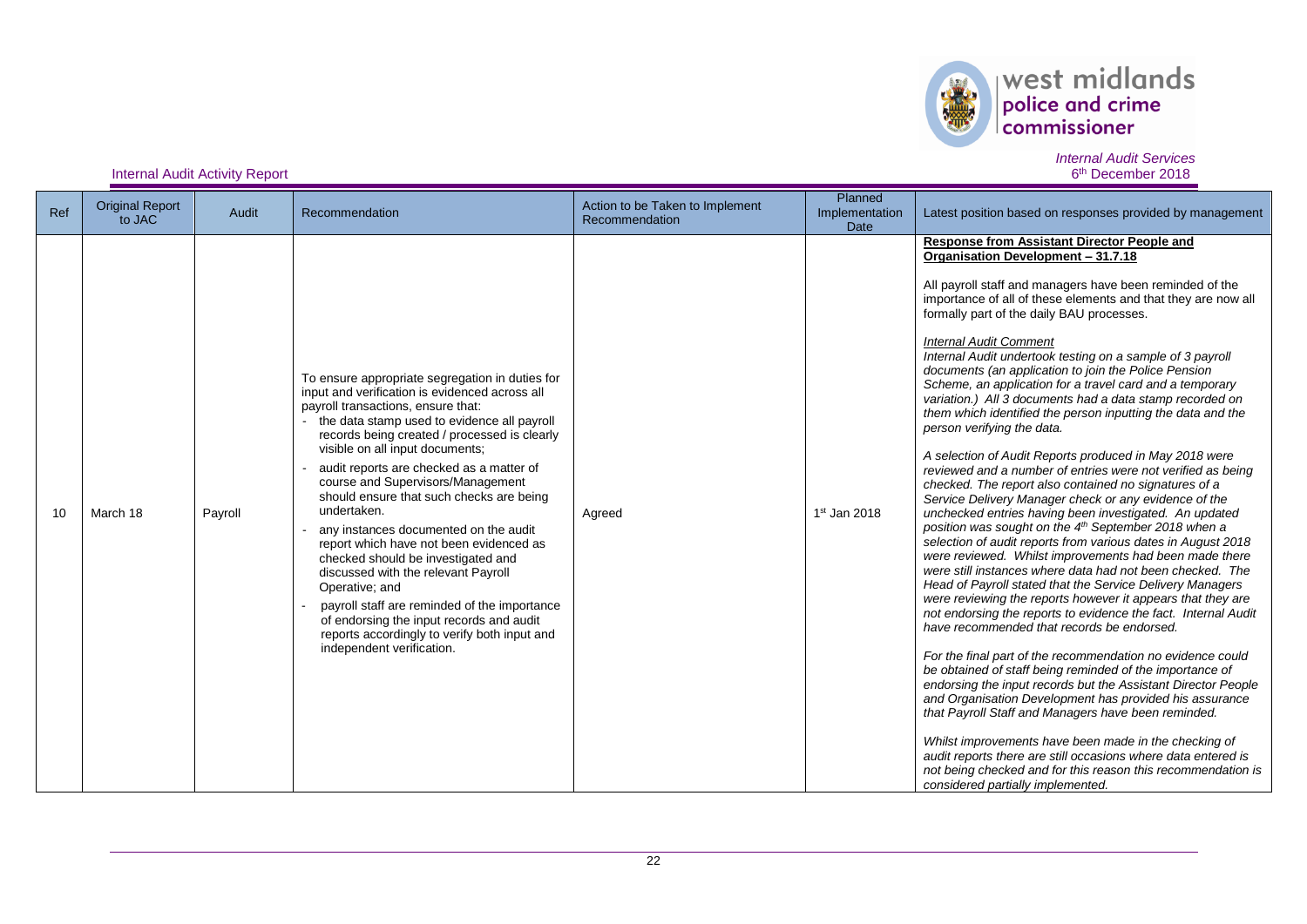

#### *Internal Audit Services* 6<sup>th</sup> December 2018

| Ref | <b>Original Report</b><br>to JAC | Audit   | Recommendation                                                                                                                                                                                                                                                                                                                                                                                                                                                                                                                                                                                                                                                  | Action to be Taken to Implement<br>Recommendation | Planned<br>Implementation<br><b>Date</b> | Latest position based on responses provided by management                                                                                                                                                                                                                                                                                                                                                                                                                                                                                                                                                                                                                                                                                                                                                                                                                                                                                                                                                                                                                                                                                                                                                                                                                                                                                                                                                                                                                                                                                                                                                                                                                                                                                          |
|-----|----------------------------------|---------|-----------------------------------------------------------------------------------------------------------------------------------------------------------------------------------------------------------------------------------------------------------------------------------------------------------------------------------------------------------------------------------------------------------------------------------------------------------------------------------------------------------------------------------------------------------------------------------------------------------------------------------------------------------------|---------------------------------------------------|------------------------------------------|----------------------------------------------------------------------------------------------------------------------------------------------------------------------------------------------------------------------------------------------------------------------------------------------------------------------------------------------------------------------------------------------------------------------------------------------------------------------------------------------------------------------------------------------------------------------------------------------------------------------------------------------------------------------------------------------------------------------------------------------------------------------------------------------------------------------------------------------------------------------------------------------------------------------------------------------------------------------------------------------------------------------------------------------------------------------------------------------------------------------------------------------------------------------------------------------------------------------------------------------------------------------------------------------------------------------------------------------------------------------------------------------------------------------------------------------------------------------------------------------------------------------------------------------------------------------------------------------------------------------------------------------------------------------------------------------------------------------------------------------------|
| 11  | March 18                         | Payroll | To improve traceability of documentation,<br>Payroll should ensure that<br>a copy of all correspondence relating to an<br>individual's pay is scanned onto their<br>individual paperlite record.<br>all documents / Audit reports are scanned<br>ii)<br>promptly, preferably within 1 month of<br>input;<br>meaningful titles are entered for the<br>iii)<br>documents scanned to enable documents<br>to be recovered when appropriate<br>searches are undertaken;<br>spreadsheet input documents are<br>iv)<br>scanned and appropriately 'tagged' to<br>each named individual's record (this<br>would negate the need to scan the<br>document multiple times). | Agreed                                            | $1st$ Jan 2018                           | <b>Response from Assistant Director People and</b><br>Organisation Development - 31.7.18<br>Paperlite is up-to-date.<br><b>Internal Audit Comment</b><br>Testing on a small sample of payroll documents<br>confirmed they were scanned onto the individual's<br>paperlite record.<br>From discussions held with the Head of Payroll and<br>ii)<br>members of the Payroll Team it was identified that Audit<br>reports are not being scanned promptly. The 2017 Audit<br>reports had not yet been scanned. Also, none of the<br>2018 Audit Reports had been scanned to date and the<br>audit reports were also awaiting sign off by the Service<br>Delivery Managers which provides assurances that all<br>unchecked entries have been investigated. The Head of<br>Payroll confirmed on 4 <sup>th</sup> September that a Payroll<br>Service Delivery Manager has been put in charge of<br>ensuring the audit reports are scanned within a timescale<br>deadline of the end of November 2018.<br>From reviewing paperlite with the Head of Payroll it was<br>agreed that meaningful titles are not being entered onto<br>all documents. Following a discussion with the Head of<br>Payroll on the 4th September 2018 Internal Audit were<br>informed that both the Head of Payroll and the Assistant<br>Director People and Organisation Development had<br>informed the Payroll staff of the requirement to ensure<br>that meaningful titles were being used.<br>iv) The requirement to appropriately tag spreadsheet input<br>documents onto each individual's paperlite record is<br>considered redundant as the Head of Payroll has<br>reverted back to individual pay variations being issued<br>rather than multiple entries on spreadsheets. |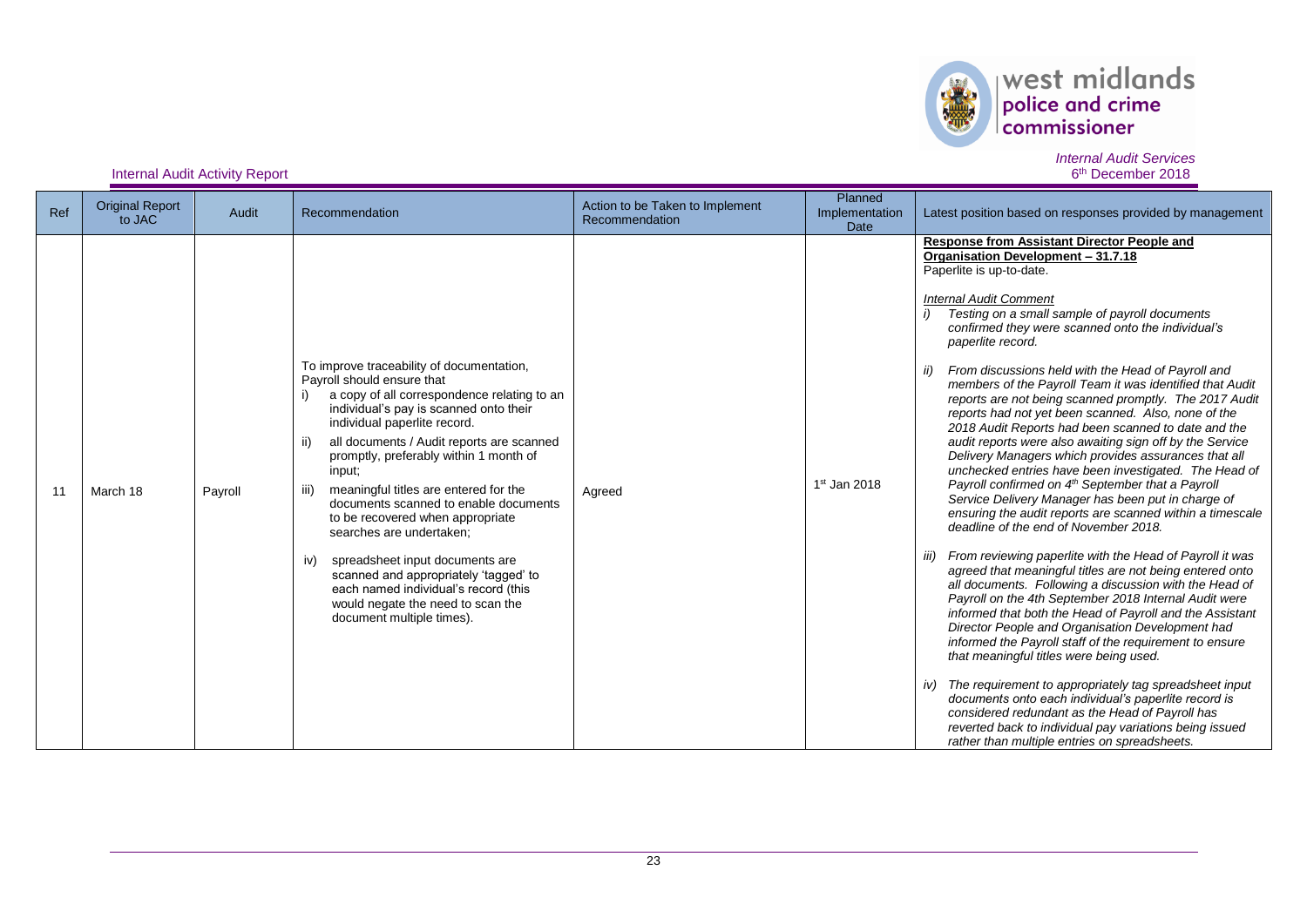

| Ref | <b>Original Report</b><br>to JAC | Audit   | Recommendation                                                                                                                                                                                                                                                                                                                                                                                                                                                                                                                                                                                                                       | Action to be Taken to Implement<br>Recommendation | Planned<br>Implementation<br>Date | Latest position based on responses provided by management                                                                                                                                                                                                                                                                                                                                                                                                                                                                                                                                                                                                                                                                                                                                                                                                                                                                                                                                                                                                                                                                                                                                                                                                                                                                                                                                                                                                                                                                                                                                                                                                                                                                                                                                                                                                                                                                              |
|-----|----------------------------------|---------|--------------------------------------------------------------------------------------------------------------------------------------------------------------------------------------------------------------------------------------------------------------------------------------------------------------------------------------------------------------------------------------------------------------------------------------------------------------------------------------------------------------------------------------------------------------------------------------------------------------------------------------|---------------------------------------------------|-----------------------------------|----------------------------------------------------------------------------------------------------------------------------------------------------------------------------------------------------------------------------------------------------------------------------------------------------------------------------------------------------------------------------------------------------------------------------------------------------------------------------------------------------------------------------------------------------------------------------------------------------------------------------------------------------------------------------------------------------------------------------------------------------------------------------------------------------------------------------------------------------------------------------------------------------------------------------------------------------------------------------------------------------------------------------------------------------------------------------------------------------------------------------------------------------------------------------------------------------------------------------------------------------------------------------------------------------------------------------------------------------------------------------------------------------------------------------------------------------------------------------------------------------------------------------------------------------------------------------------------------------------------------------------------------------------------------------------------------------------------------------------------------------------------------------------------------------------------------------------------------------------------------------------------------------------------------------------------|
| 12  | March 18                         | Payroll | To ensure access controls to the Payroll<br>System are appropriate:<br>i) A full review of user access rights should be<br>undertaken on a regular basis<br>ii) The Payroll Manager and Transactional<br>Officer should not complete any Payroll<br>input. If this is unavoidable, input should be<br>limited and an additional control should be<br>implemented whereby their input is<br>independently reviewed by another member<br>of the leadership team.<br>iii) Monthly Audit reports produced to<br>demonstrate the Payroll Manager /<br>Transactional Officers activity should be<br>checked at point Payroll is processed. | Agree                                             | $1st$ Jan 2018                    | Response from Assistant Director People and<br>Organisation Development - 31.7.18<br>User access is reviewed every month and confirmation is<br>sent to myself to confirm this check has taken place.<br>Head of Payroll and Transactional Officer (Adrian Abbott) - all<br>of their input is checked by another member of the Payroll<br>Team<br><b>Internal Audit Comment</b><br>i) User access right checks are undertaken by a<br>Transactional Officer. The Officer checks the data against<br>Leavers to the Payroll system and the check is sent to the<br>Assistant Director People and Organisation Development.<br>A copy of the check undertaken on the $4th$ July 2018 was<br>provided to Internal Audit.<br>ii) The Head of Payroll confirmed that the Head of Payroll and<br>the Transactional officer rarely input into the system and if<br>they have to input larger quantities of data they would<br>inform Internal Audit. The Head of Payroll confirmed that<br>they had input data into the system recently and whilst<br>evidence of one such input was confirmed as being<br>checked by a Service Delivery Manager there were other<br>input items for which no evidence of independent<br>verification was given.<br>iii) The Head of Payroll confirmed that monthly audit report<br>checks on the Head of Payroll / Transactional Officer<br>activity had lapsed and needs to be re-introduced.<br>A further update on the 6 <sup>th</sup> September 2018 confirmed that<br>a new report had been designed by the Transactional<br>Officer that provides an extract of all payroll input by the<br>Head of Payroll and Transactional Officer. The Service<br>Delivery Managers will extract and check this report, which<br>will then be presented to the Assistant Director People and<br>Organisation Development to verify that the checks have<br>taken place. The Head of Payroll supplied a copy of the |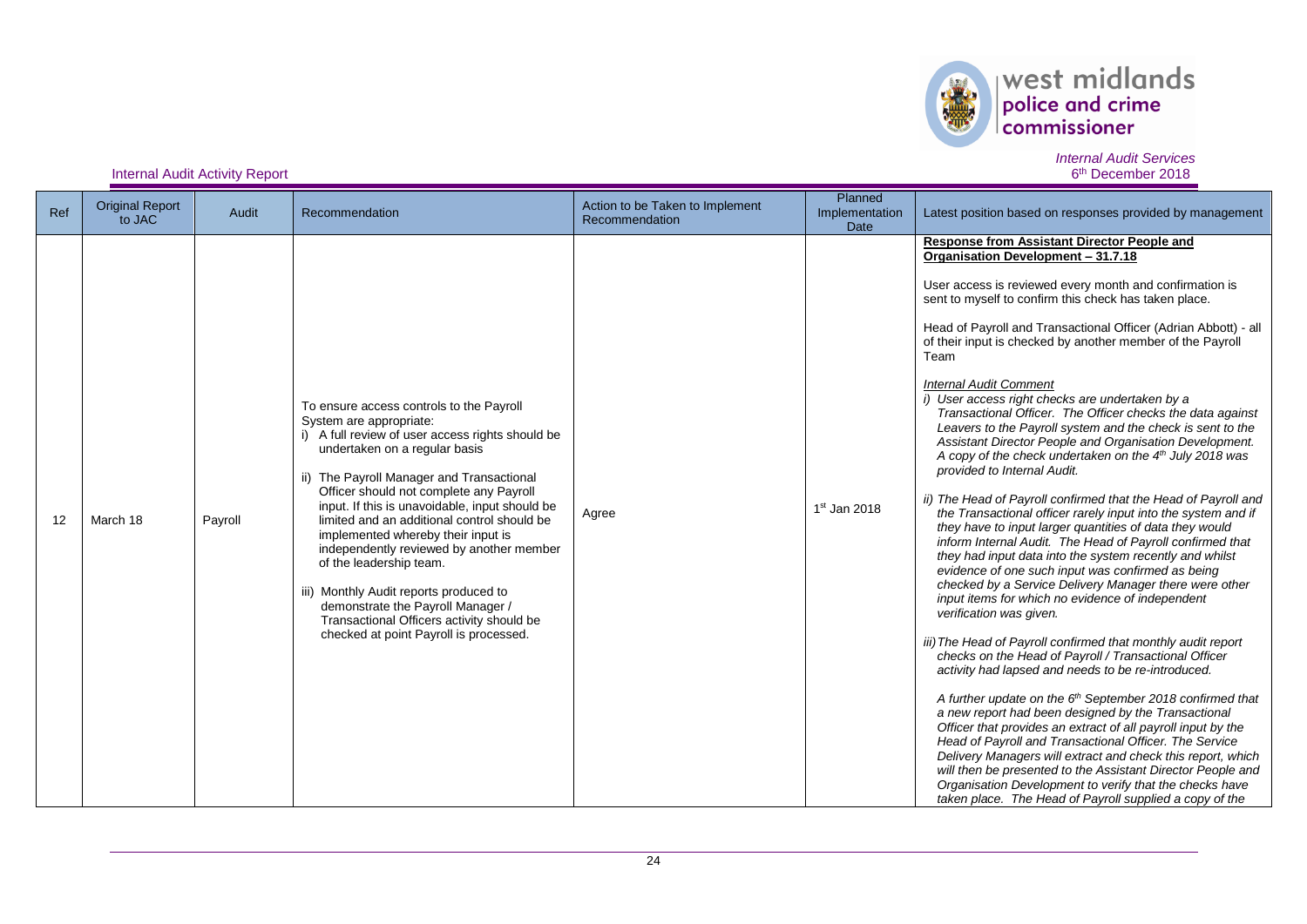

#### *Internal Audit Services* 6<sup>th</sup> December 2018

| Ref | <b>Original Report</b><br>to JAC | Audit                                | Recommendation                                                                                                                                                                                                                                                                                                                                                                                                                                                                                                                                                                                                                                                                       | Action to be Taken to Implement<br>Recommendation                                                                                                                                                                   | Planned<br>Implementation<br><b>Date</b> | Latest position based on responses provided by management                                                                                                                                                                                                                                                                                                                                                                                                                                                                                                                                                                                                                                                                                                                                                                                                                                                                                                                                                                                                                                                                                                                                                                                                                                                                              |
|-----|----------------------------------|--------------------------------------|--------------------------------------------------------------------------------------------------------------------------------------------------------------------------------------------------------------------------------------------------------------------------------------------------------------------------------------------------------------------------------------------------------------------------------------------------------------------------------------------------------------------------------------------------------------------------------------------------------------------------------------------------------------------------------------|---------------------------------------------------------------------------------------------------------------------------------------------------------------------------------------------------------------------|------------------------------------------|----------------------------------------------------------------------------------------------------------------------------------------------------------------------------------------------------------------------------------------------------------------------------------------------------------------------------------------------------------------------------------------------------------------------------------------------------------------------------------------------------------------------------------------------------------------------------------------------------------------------------------------------------------------------------------------------------------------------------------------------------------------------------------------------------------------------------------------------------------------------------------------------------------------------------------------------------------------------------------------------------------------------------------------------------------------------------------------------------------------------------------------------------------------------------------------------------------------------------------------------------------------------------------------------------------------------------------------|
|     |                                  |                                      |                                                                                                                                                                                                                                                                                                                                                                                                                                                                                                                                                                                                                                                                                      |                                                                                                                                                                                                                     |                                          | report produced for August. Due to the infancy of its<br>implementation the report has not been checked at the<br>present time and Internal Audit cannot confirm at this stage<br>that it is fully embedded into the process.                                                                                                                                                                                                                                                                                                                                                                                                                                                                                                                                                                                                                                                                                                                                                                                                                                                                                                                                                                                                                                                                                                          |
|     |                                  |                                      |                                                                                                                                                                                                                                                                                                                                                                                                                                                                                                                                                                                                                                                                                      |                                                                                                                                                                                                                     |                                          | Internal Audit therefore consider this recommendation as<br>partially implemented.                                                                                                                                                                                                                                                                                                                                                                                                                                                                                                                                                                                                                                                                                                                                                                                                                                                                                                                                                                                                                                                                                                                                                                                                                                                     |
| 13  | March 18                         | Information<br>Sharing<br>Agreements | To ensure Information Sharing Agreements<br>(ISA) remain up to date:<br>• An overall status report on ISAs should be<br>compiled and details of outstanding ISAs<br>should be escalated to Chief Superintendent<br>and Assistant Director levels or above to<br>inform them of outstanding ISA's within their<br>business areas, where the ISA owners have<br>not been located or multiple reminders have<br>been issued.<br>• All ISA owners should be reminded to ensure<br>that as well as reviewing ISAs annually, they<br>update ISAs promptly after any changes<br>occur to the type, methodology or frequency<br>of information being shared as set out in the<br>agreed ISA. | Recommendation Accepted<br>Grading was reviewed this time last<br>year, and checked with Operations &<br>CAM Demand Champions. Formal<br>definitions of categories will be<br>produced in order to provide clarity. | Already<br>established, but<br>ongoing   | Update as at 31 October 2018<br>Good progress being made on updates - using new GDPR<br>template as support.<br>Internal Audit comment:<br>The ISA template was revised following GDPR coming into<br>effect in May 2018 and existing ISAs have been transferred<br>onto the current template. Following GDPR, there has been<br>an increase in requests for new ISAs which has delayed the<br>overall status report. A new spreadsheet has also just been<br>developed to help clearly identify the status of each ISA and<br>some of the historic ISAs have been superseded by new<br>ISAs. The Information Assurance team have started to input<br>details of existing ISAs into the new spreadsheet and<br>following this will be able to clearly identify those ISAs that<br>have not been revised despite reminders from Information<br>Management (IM) and require escalation to Chief<br>Superintendent or Assistant Director level. There are still<br>some historic ISAs that the team are working on obtaining<br>responses to update them.<br>IM continue to remind ISA owners of the requirements for<br>updating ISAs annually and also after any changes.<br>As the new spreadsheet has only just been developed that<br>will enable clear identification of the status of ISAs, we will<br>seek an update in 3 months. |
| 14  | November 17                      | Overtime                             | To improve overtime processing arrangements<br>within Force Contact:<br>validation checks should be introduced to<br>ensure that overtime processing is accurate                                                                                                                                                                                                                                                                                                                                                                                                                                                                                                                     | Agreed we will work with FC to put this<br>in place                                                                                                                                                                 | 31 <sup>st</sup> Jan 2018                | Response from Assistant Director People and<br><b>Organisation Development</b><br>Due to the amount of data that Force Contact hold regarding                                                                                                                                                                                                                                                                                                                                                                                                                                                                                                                                                                                                                                                                                                                                                                                                                                                                                                                                                                                                                                                                                                                                                                                          |
|     |                                  |                                      | and that all lines have been included on the                                                                                                                                                                                                                                                                                                                                                                                                                                                                                                                                                                                                                                         |                                                                                                                                                                                                                     |                                          | when the employee is logged on and when they are not this                                                                                                                                                                                                                                                                                                                                                                                                                                                                                                                                                                                                                                                                                                                                                                                                                                                                                                                                                                                                                                                                                                                                                                                                                                                                              |